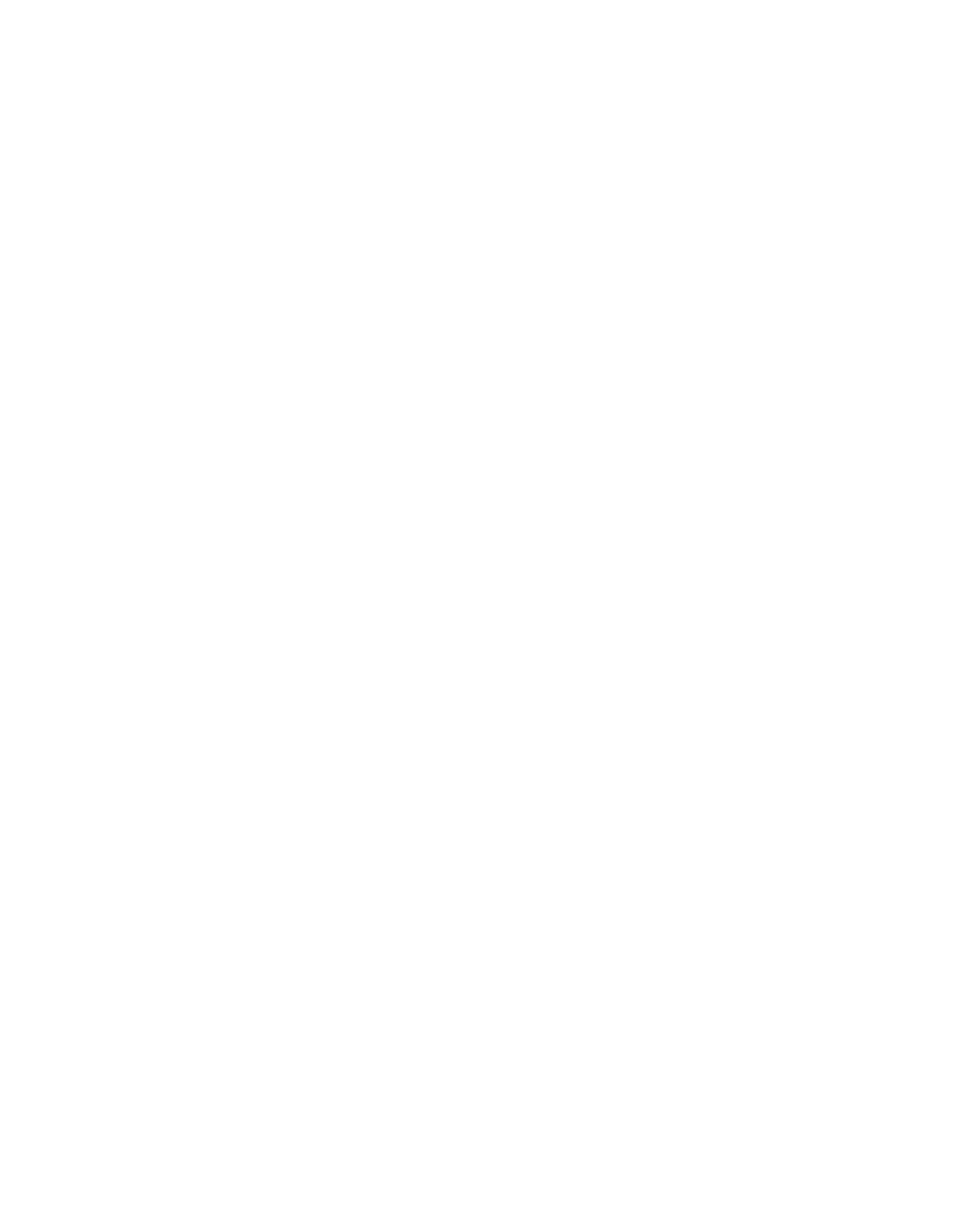## **Water Resources Review Committee**

## **Members of the Committee**

Representative Ed Vigil, Chair Senator Ellen Roberts, Vice-Chair

Representative Jeni Arndt Senator Randy Baumgardner Representative Jon Becker Senator Mary Hodge Representative Don Coram Senator Matt Jones Representative Diane Mitsch Bush Senator Jerry Sonnenberg

## **Legislative Council Staff**

David Beaujon, Senior Analyst Meghan O'Connor, Research Analyst Matt Becker, Research Analyst

## **Office of Legislative Legal Services**

Jennifer Berman, Staff Attorney Thomas Morris, Senior Attorney

*December 2016*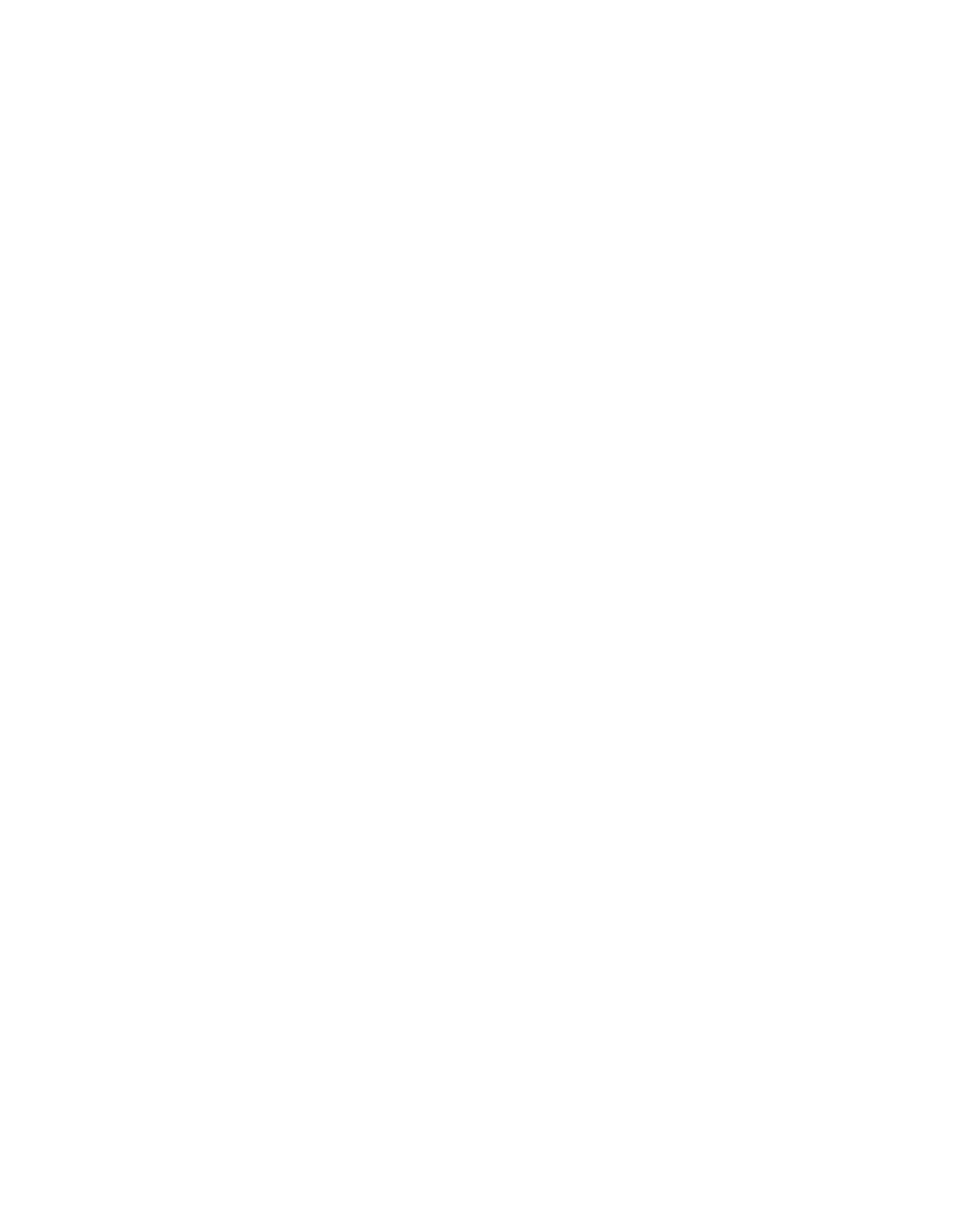EXECUTIVE COMMITTEE Rep. Dickey Lee Hullinghorst, Chairman Sen. Bill Cadman, Vice Chairman Sen. Lucia Guzman Sen. Mark Scheffel Rep. Brian DelGrosso Rep. Crisanta Duran

**STAFF** Mike Mauer, Director Todd Herreid, Deputy Director Cathy Eslinger, Research Manager Manish Jani, IT Manager





 COMMITTEE Sen. Rollie Heath Sen. Matt Jones Sen. Kevin Lundberg Sen. Vicki Marble Sen. Ellen Roberts Sen. Jessie Ulibarri Rep. Perry Buck Rep. Lois Court Rep. Lois Landgraf Rep. Polly Lawrence Rep. Jovan Melton Rep. Angela Williams

## **LEGISLATIVE COUNCIL**

ROOM 029 STATE CAPITOL DENVER, COLORADO 80203-1784 E-mail: [lcs.ga@state.co.us](mailto:lcs.ga@state.co.us) 303-866-3521 FAX: 303-866-3855 TDD: 303-866-3472

December 2016

To Members of the Seventy-first General Assembly:

Submitted herewith is the final report of the Water Resources Review Committee. This committee was created pursuant to Article 98 of Title 37, Colorado Revised Statutes. The purpose of this committee is to oversee the conservation, use, development, and financing of Colorado's water resources.

At its meeting on October 14, 2016, the Legislative Council reviewed the report of this committee. A motion to forward this report and the bills and resolution therein for consideration in the 2017 session was approved.

Sincerely,

/s/ Representative Dickey Lee Hullinghorst Chairman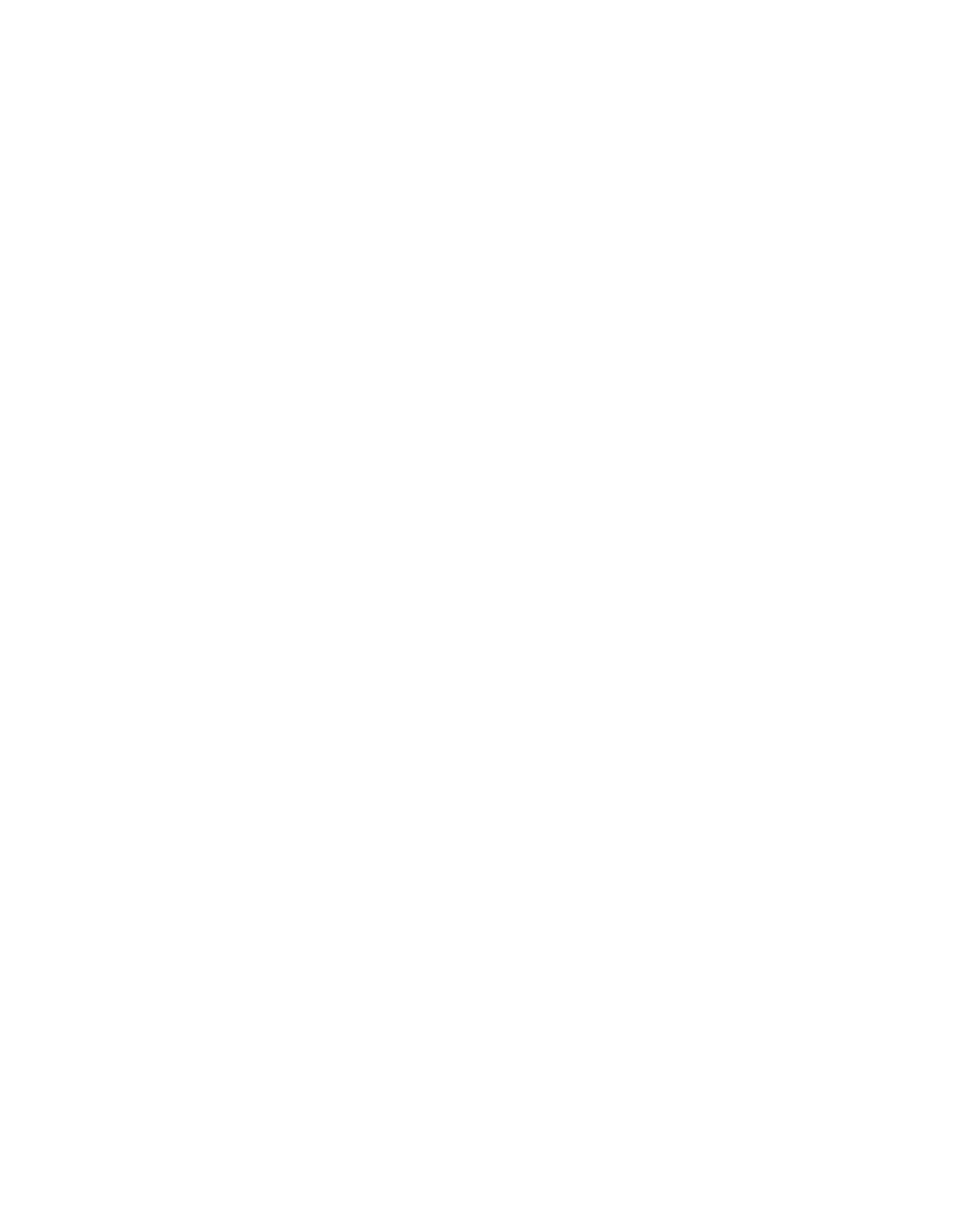## **Table of Contents**

| Bill A - CWCB Grants Loans Dredge South Platte Basin Reservoirs 15 |  |
|--------------------------------------------------------------------|--|
|                                                                    |  |
|                                                                    |  |
|                                                                    |  |
| Bill C - Graywater Regulation Exemption for Scientific Research 15 |  |
|                                                                    |  |
|                                                                    |  |
|                                                                    |  |
| Joint Resolution A - Funding Prevent Aquatic Nuisance Species 15   |  |
|                                                                    |  |
|                                                                    |  |

### *This report is also available on line at:*

*https://www.colorado.gov/pacific/cga-legislativecouncil/2016-waterresources-review-committee*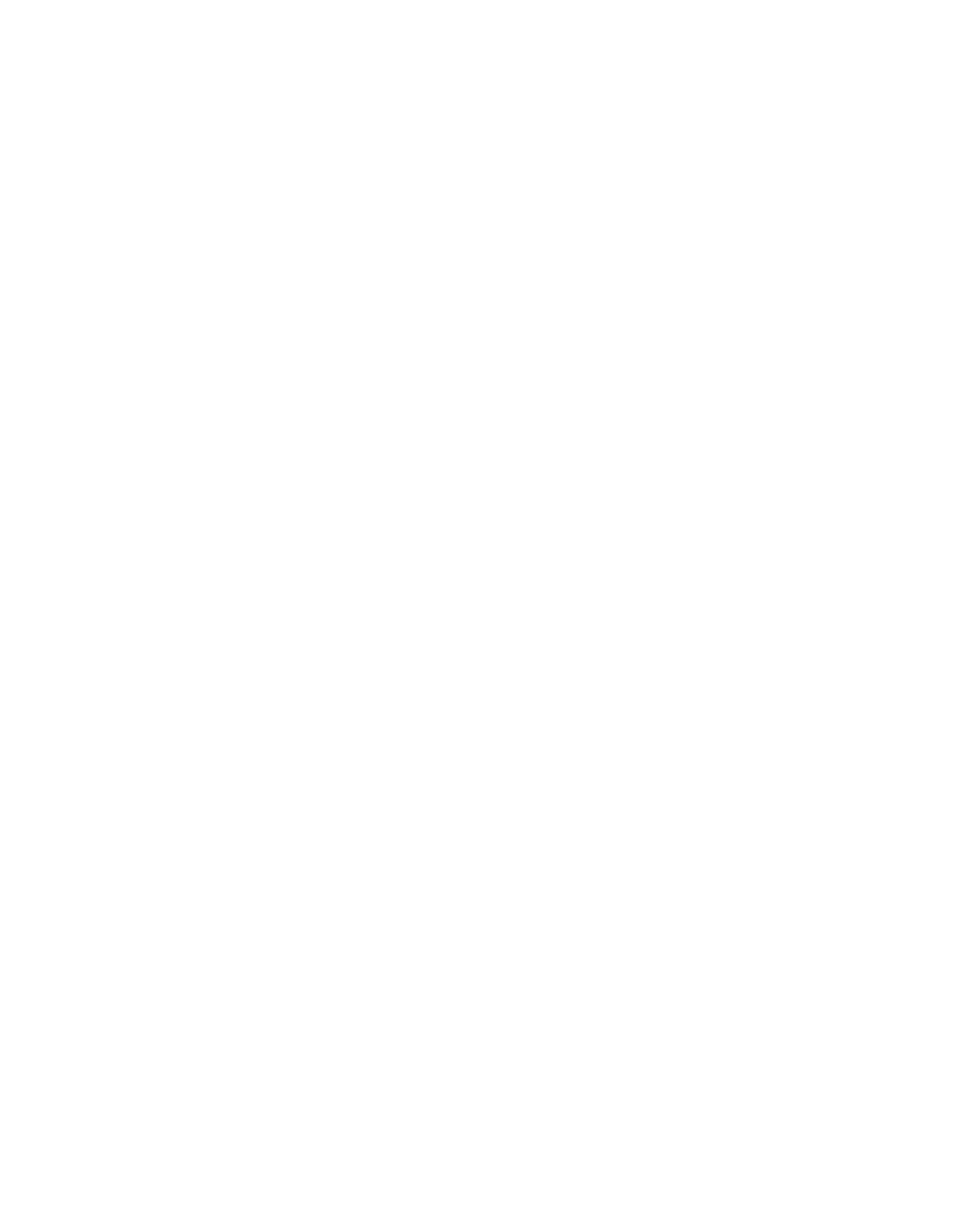## **Committee Charge**

The Water Resources Review Committee (WRRC) was created to contribute to and monitor the conservation, use, development, and financing of Colorado's water resources for the general welfare of the state (Section 37-98-102, C.R.S.). It is also required to review statewide planning for water resources. The committee is authorized to review and propose legislation to further its purpose. In conducting its review, the committee is required to consult with experts in the field of water conservation, quality, use, finance, and development. The committee was authorized to meet six times in 2016, including two times outside of the interim period, and to take three field trips.

## **Committee Activities**

*Meetings.*During the 2016 interim, the committee held five meetings and took three field trips. The committee met with a broad range of water users and government officials, including local water providers, state water rights administrators, water quality regulators, state water planners, water project developers, and concerned citizens. The committee received briefings on major water issues affecting the state on topics including planning for future water needs; funding needs for state water agencies and water projects; regulation of groundwater use; implementation of new water laws; implementation of the Colorado Water Plan; and other issues.

*Field trips.* In June, the committee attended a two-day field trip in the Gunnison River Basin, where it visited water diversion and storage facilities, agricultural operations, and hydroelectric facilities. This tour was organized by the Colorado Foundation for Water Education. In August, the committee attended the Colorado Water Congress summer conference in Steamboat Springs, where it held a public meeting and attended presentations about water infrastructure financing, water planning, ongoing water supply studies, and other water management issues. In September, the committee conducted a field trip in the Lower Arkansas River Basin where it visited reservoirs, received briefings on alternatives to agriculture water rights transfers, and visited several agricultural operations. The committee also conducted field trips in the Lower Colorado River Basin and the Rio Grande Basin prior to holding meetings in those basins.

#### **Funding for Reservoir Dredging**

*Recent funding for reservoir dredging.* The 2016 Colorado Water Conservation Board (CWCB) Construction Fund Bill, Senate Bill 16-174, appropriated \$1.0 million for reservoir dredging. The bill authorizes the CWCB to use the appropriation to conduct reservoir dredging projects in partnership with a water provider, such as a municipality, district, or irrigation company, subject to the approval by the CWCB with a cost share amount not to exceed 50 percent. The CWCB approved guidelines for the grant applications at its November 2016 meeting. The first round of applications is expected to be reviewed and approved by March 2017. The CWCB has received preliminary information about potential dredging projects for Prewitt Reservoir, Sterling Reservoir, Jackson Reservoir, and Bijou Reservoir.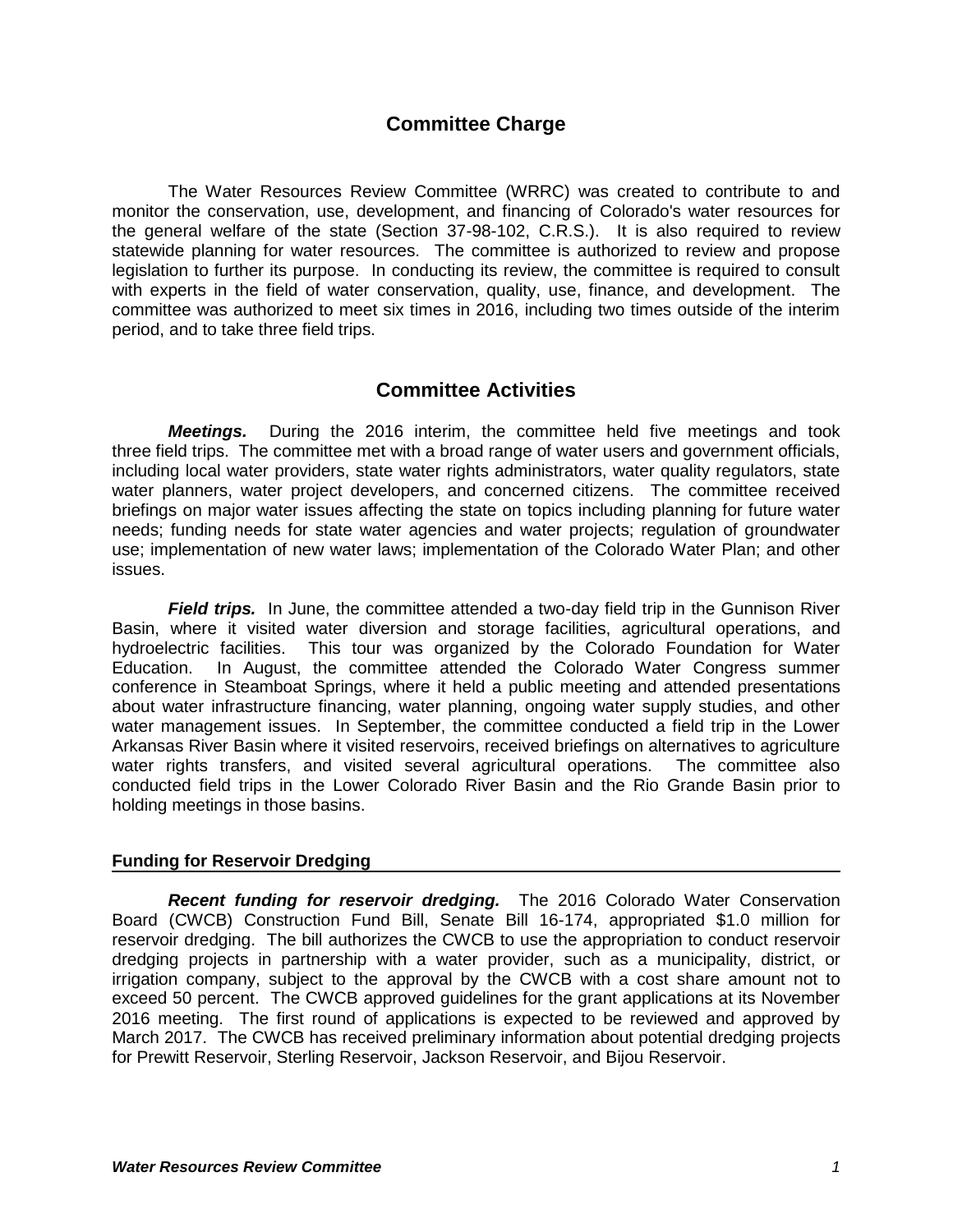*Committee recommendations.* The committee recommends Bill A which appropriates \$5.0 million for FY 2017-18, from the CWCB Construction Fund for loans and grants to be used for dredging reservoirs located in the South Platte River Basin in order to restore their full decreed storage capacity. Up to \$2.5 million of this appropriation may be issued as grants.

#### **Irrigation Districts**

Irrigation districts are formed by landowners under statutory guidelines to finance water infrastructure projects, such as dams and canals. There are 16 irrigation districts in Colorado. Irrigation districts own water rights that are diverted from a stream and allocated to landowners in the district based on the number of acres owned. Surplus water may be leased inside or outside the district for domestic, agricultural, power, or mechanical purposes only. Irrigation districts are funded by assessments on landowners and the proceeds from water leases. The committee heard testimony from two irrigation districts about difficulty they have experienced operating under current statutes that are obsolete or unnecessarily restrictive.

*Committee recommendations.* The committee recommends Bill B, which updates the 1921 Irrigation District Act. The bill addresses compensation for board members and election judges; clarifies the definition of agricultural land; allows an irrigation district to lease its surplus water for all beneficial uses; clarifies how irrigation district assessments are to be collected and held by district treasurers; eliminates the bonding requirement for district board members; and modernizes election procedures and procedures for selling surplus property. The bill also increases from \$20,000 to \$500,000, the amount of a contract or an eminent domain proceeding that requires voter ratification in a district election.

#### **Graywater Use**

In 2013, the General Assembly authorized the Water Quality Control Commission (WQCC) in the Colorado Department of Public Health and Environment (CDPHE) to promulgate a regulation with standards for the use of graywater. House Bill 13-1044 defined graywater as wastewater collected within a building from sources other than toilets and urinals, kitchen sinks, dishwashers, and non-laundry utility sinks.

*Regulation 86.* The WQCC adopted Regulation 86, also known as the Graywater Control Regulation, on November 9, 2015. Regulation 86 became effective on December 30, 2015. Following the WQCC promulgation of Regulation 86, HB 13-1044 allows counties and municipalities to adopt local graywater regulations. Where local graywater use is allowed, the governing body of the county or municipality must consult with the local board of health, local public health agencies, and any water and sanitation service providers serving the county, and must also provide for local enforcement of Regulation 86. HB 13-1044 also added graywater treatment works to the rule-making purview of groundwater management districts. Graywater use is limited to applications that are within the uses allowed under the well permit or water right of the original source(s) of the water.

*Graywater regulation in other states***.** There are 26 states with regulations that specifically allow graywater reuse. Of those, 5 states permit graywater reuse using a tiered approach. A tiered approach may establish different permitting criteria based on the size of the graywater system and the risk of human exposure. Colorado and 12 other states regulate graywater reuse without a tiered approach, and 8 states restrict graywater reuse to irrigation use only.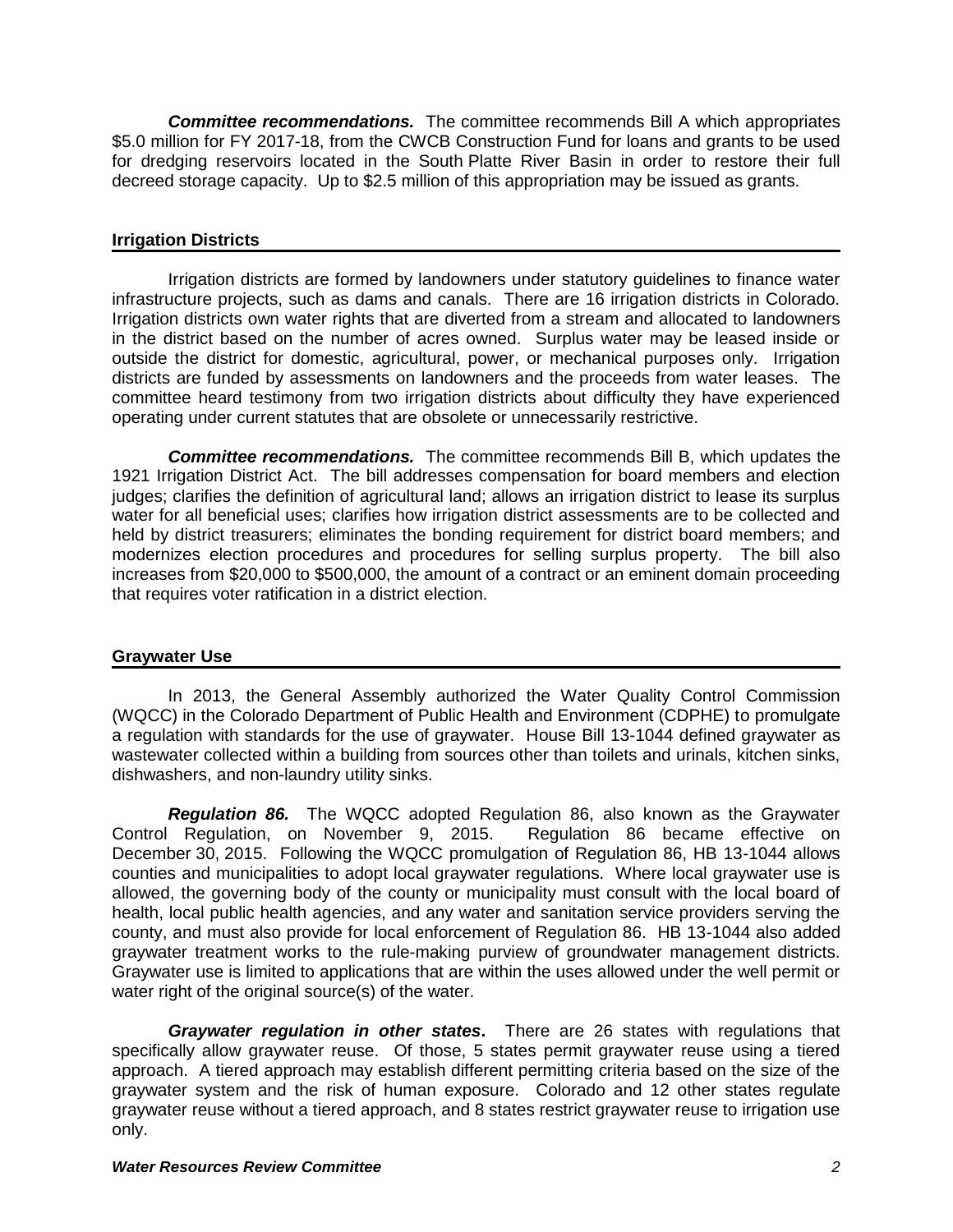*Graywater use for research.* According to testimony from Colorado State University (CSU), a residence hall on the CSU campus was built with graywater reuse capabilities. The residence hall reused graywater as part of a pilot research project for several years. Since the promulgation of Regulation 86, the residence hall is no longer allowed to operate its graywater reuse system.

*Committee recommendations.* The committee recommends Bill C, which authorizes the use of graywater for scientific research involving human subjects, and sets minimum requirements for conducting such research.

#### **Division of Water Resources Statutes**

The Division of Water Resources (DWR), also known as the Office of the State Engineer, administers over 150,000 water rights, issues water well permits, monitors stream flows and water uses, and represents Colorado in interstate water compact proceedings. It also inspects dams to ensure safe operations and to prevent catastrophic failures.

According to testimony from the division, its statutes contain some obsolete provisions, as well as outdated fees and language. For example, current law:

- requires appointed positions to post a surety bond as a condition of accepting an appointment to the division;
- limits the sources of grant funding the division may use for investigations, contracting projects, or general operations;
- references outdated monitoring technologies;
- includes a variable fee structure that is typically only assessed five to ten times annually and generates not more than \$500 in fee revenue in any fiscal year;
- requires that the State Engineer survey, layout, and locate a ditch in the Arkansas River Basin; and
- contains other unclear or outdated provisions.

*Committee recommendations.* The committee recommends Bill D, which updates statutes related to the State Engineer and the division by removing obsolete provisions and modernizing language.

#### **Funding for Aquatic Nuisance Species Control**

Aquatic nuisance species are invasive animals, plants, and disease-causing pathogens that can impact the state's reservoirs, rivers, lakes, streams, and wetlands. These species are introduced accidentally or intentionally outside of their native habitat range. Because these nuisance species are not native to Colorado habitats, they have no natural competitors and predators, which allows them to reproduce rapidly and out-compete the native species. Once introduced to a habitat, most nuisance species are difficult to eradicate, and the cost of managing the nuisance species is high.

Zebra and quagga mussels are invasive aquatic nuisance species that pose a significant threat to aquatic wildlife and water quality in Colorado. Due to their hard shell and ability to rapidly reproduce, these species are capable of clogging water facilities and impairing the operation of dams, water treatment facilities, and power plants. The zebra mussel has spread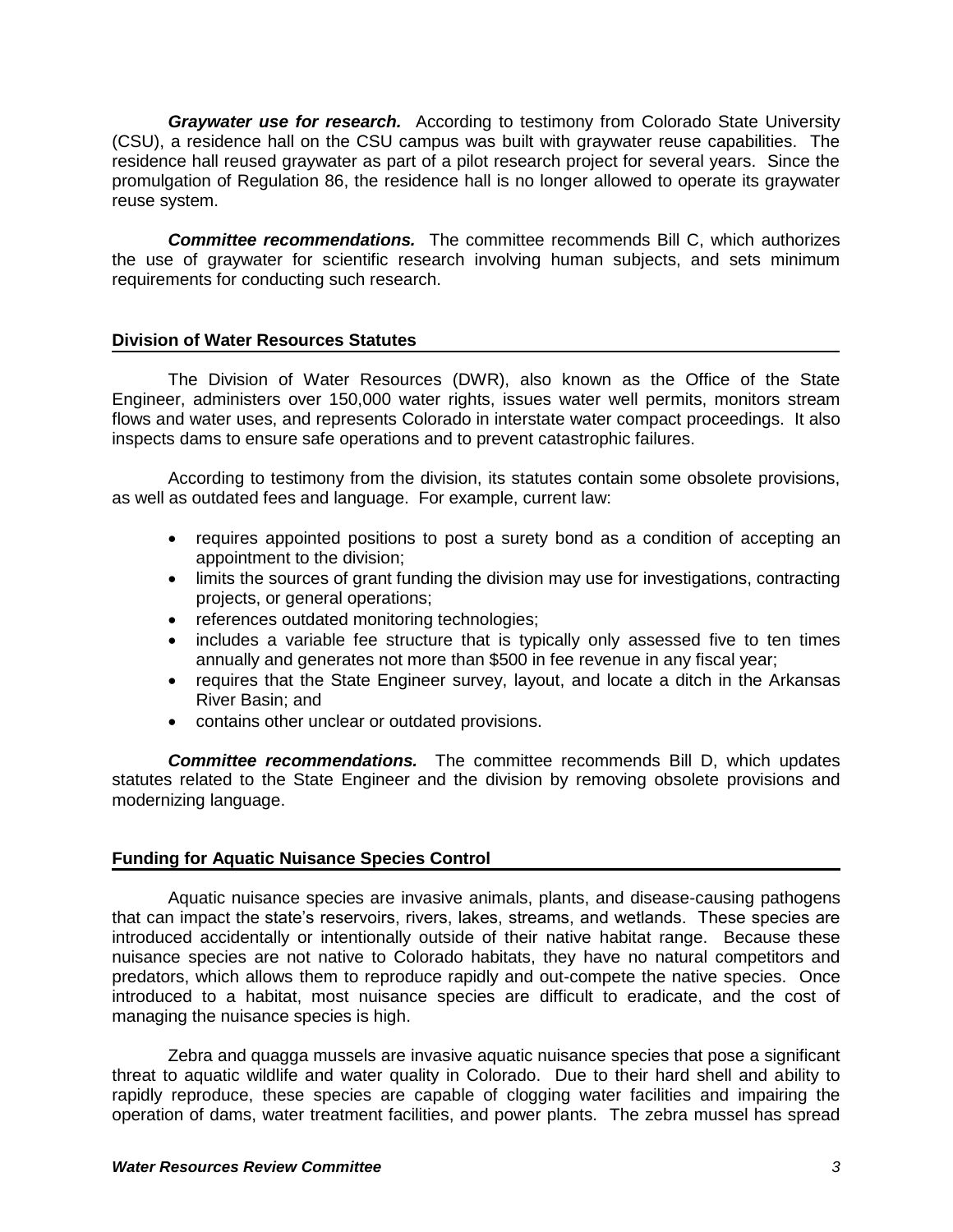to 33 states, including Colorado, Kansas, Nebraska, and Utah. Currently Pueblo Reservoir is the only body of water in the state considered positive for the presence of quagga mussel; however, mussel larvae have been detected in several other water bodies in the state. The most common way these species are being introduced into Colorado waters is through recreational watercrafts. In 2008, the General Assembly passed the State Aquatic Nuisance Species (ANS) Act. The act makes it illegal to possess, import, export, ship, transport, release, plant, place, or cause an ANS to be released into a body of water in the state. The act also created and allocated funding for the ANS Program in Colorado Parks and Wildlife (CPW), in the Department of Natural Resources. As part of the ANS Program, CPW is authorized to inspect and, if necessary, decontaminate or quarantine recreational watercraft or motor vehicles used to transport a watercraft. According to testimony from CPW, a total of 103 boats coming into Colorado from out of state with attached zebra or quagga mussels have been intercepted at boat inspection and decontamination stations. These boats were found throughout the state at Blue Mesa Reservoir, Boulder Marine, Canon Marine, Carter Reservoir, Chatfield Reservoir, Lake Dillon, Horsetooth Reservoir, Pueblo Reservoir, and Williams Fork Reservoir, among others.

As a part of the ANS Program, CPW drafted the State Zebra and Quagga Mussel Management Plan in 2009. The main component of this plan includes the containment and prevention of the invasion of zebra and quagga mussels through watercraft inspection; decontamination; sampling and monitoring; education and outreach; communications and information; and applied research.

*Committee recommendations.* The committee recommends Joint Resolution A, which urges the U.S. Bureau of Reclamation, the United States Army Corps of Engineers, and the U.S. Forest Service to provide funding to CPW for implementation of the State of Colorado Zebra and Quagga Mussel Management Plan.

#### **State Well Inspection Program**

*Division of Water Resources fees for well inspections.* The DWR well inspection program was created to protect groundwater resources and public health. The program administers state laws concerning well construction and pump installation through inspections, complaint investigation, and education and outreach. Well inspection fees are used to pay for well inspections and other program activities. Due to recent declines in water well construction, the state experienced declines in well inspection fees and the number of inspectors and well inspections. The program currently consists of a chief well inspector and two well inspectors. The committee requested, but did not recommend, a bill to increase well inspection fees to pay for additional inspectors and to exempt the revenue from the constitutional spending limit, commonly known as the Taxpayer's Bill of Rights (TABOR).

#### **Republican River Water Conservation District**

*Republican River Basin issues.* In 2002, Colorado settled an interstate-compact dispute with Kansas and Nebraska concerning the use of the water in the Republican River Basin that is shared by the three states. The settlement agreement requires Colorado to limit its consumption to the amounts allowed by the Republican River Compact beginning in 2008, based on a five-year running average. It also placed a moratorium on new groundwater development in the basin. Most of the water used in Colorado's portion of the basin is used by irrigators who pump groundwater that is hydrologically connected to the Republican River. The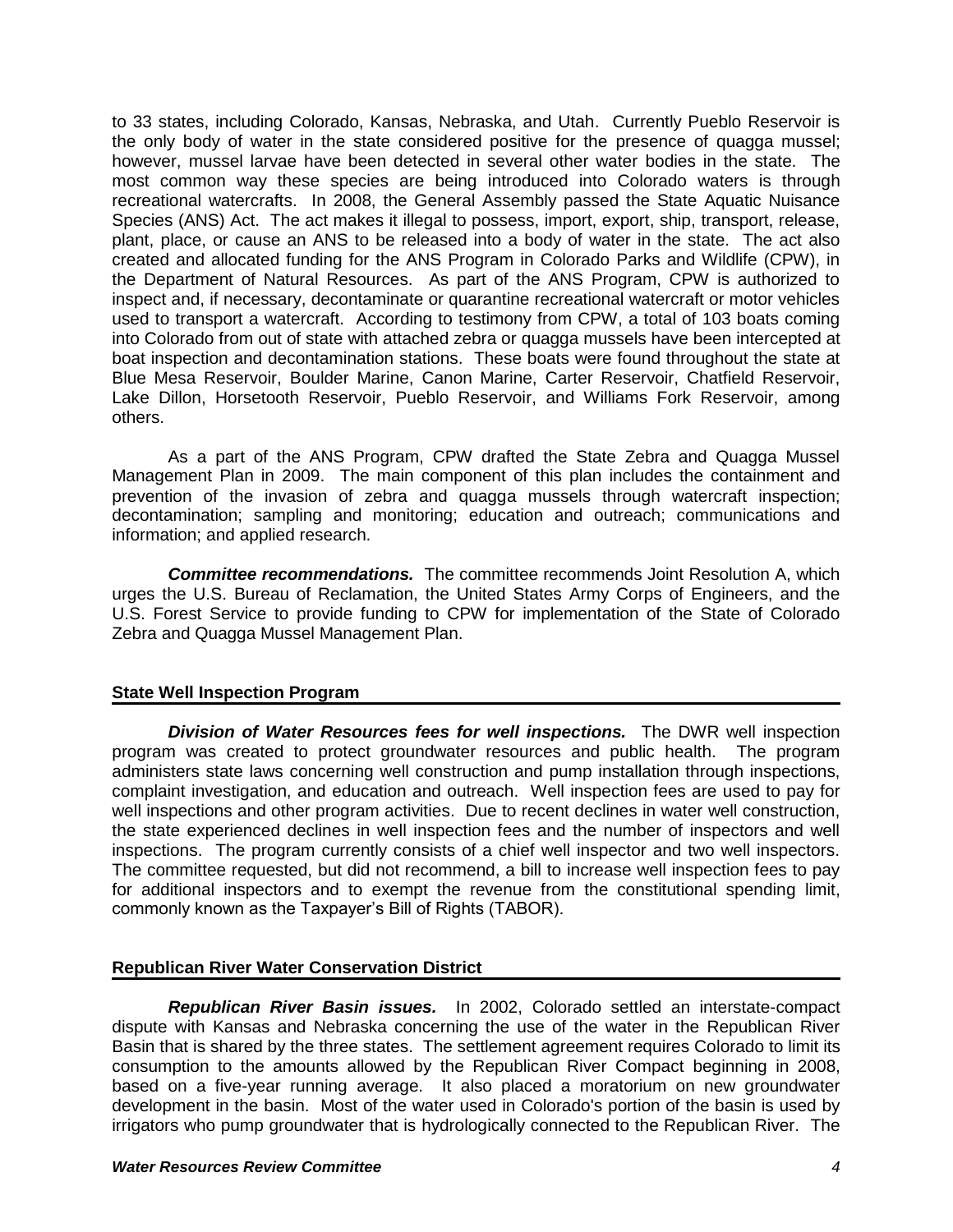Republican River Water Conservation District was created by law in 2004 to address water supply challenges in the Republican River Basin and to help Colorado comply with the settlement agreement. The boundaries of the district are currently established by statute as the portion of the Republican River Basin that is located in Colorado. Specifically, the district includes Philips and Yuma counties and the portions of Kit Carson, Lincoln, Logan, Sedgwick, and Washington counties within the Republican River basin. There are approximately 570,000 acres of irrigated land in district. The district is governed by a 15-member board of directors who are residents of the basin and appointed by the commissioners of local counties, boards of ground water management districts, and the Colorado Ground Water Commission.

The district collects assessment fees from irrigation water users, as well as from other minor water users. For 2014, the district's total operating revenue was \$7.4 million, \$7.0 million of which was from irrigation assessment fees. The fees are collected by each county in the district. The district also uses federal moneys to offer financial incentives to producers who voluntarily retire water rights to reduce consumptive use to the stream flows. It is also paying for a \$60 million pipeline project. The water source for the pipeline comes from existing irrigation wells with pumping limited to historic use. The compact compliance pipeline was completed on April 4, 2014. The committee requested, but did not recommend, a bill to expand the boundaries of the district to include areas where groundwater pumping depletes the flow of the Republican River.

## **Issues of Ongoing Interest**

#### **Implementation of Colorado Water Plan**

*Governor's executive order concerning the Colorado Water Plan.* In 2013, Governor Hickenlooper issued an executive order directing the CWCB to commence work on the Colorado Water Plan (CWP). According to the Governor's executive order, the CWP must promote a productive economy that supports vibrant and sustainable cities, viable and productive agriculture, and a robust skiing, recreation, and tourism industry. It must also incorporate an efficient and effective water infrastructure promoting smart land use and a strong environment that includes healthy watersheds, rivers and streams, and wildlife. The final draft of the CWP was released on November 19, 2015.

*Senate Bill 14-115.* In 2015, the legislature enacted legislation to guide the development of the CWP. Senate Bill 14-115 declares that the General Assembly is primarily responsible for guiding the development of state water policy. It also declares that the law is necessary to protect the interests of the public in the state's water resources and that the General Assembly intends to engage the people of the state in a public dialogue regarding optimal state water policy. The law also affirms the legislature's delegation of policy-making authority to the CWCB, and declares that the law seeks to promote the policies, processes, basin roundtable plans, and Interbasin Compact negotiations conducted pursuant to the "Colorado Water for the 21st Century Act," and the Interbasin Compact Charter. The law required the WRRC to hold at least one public hearing in each geographic region associated with basin roundtables to collect feedback from the public on the scope, fundamental approach, and basic elements of the draft CWP. These hearings occurred during the 2014 and 2015 interims.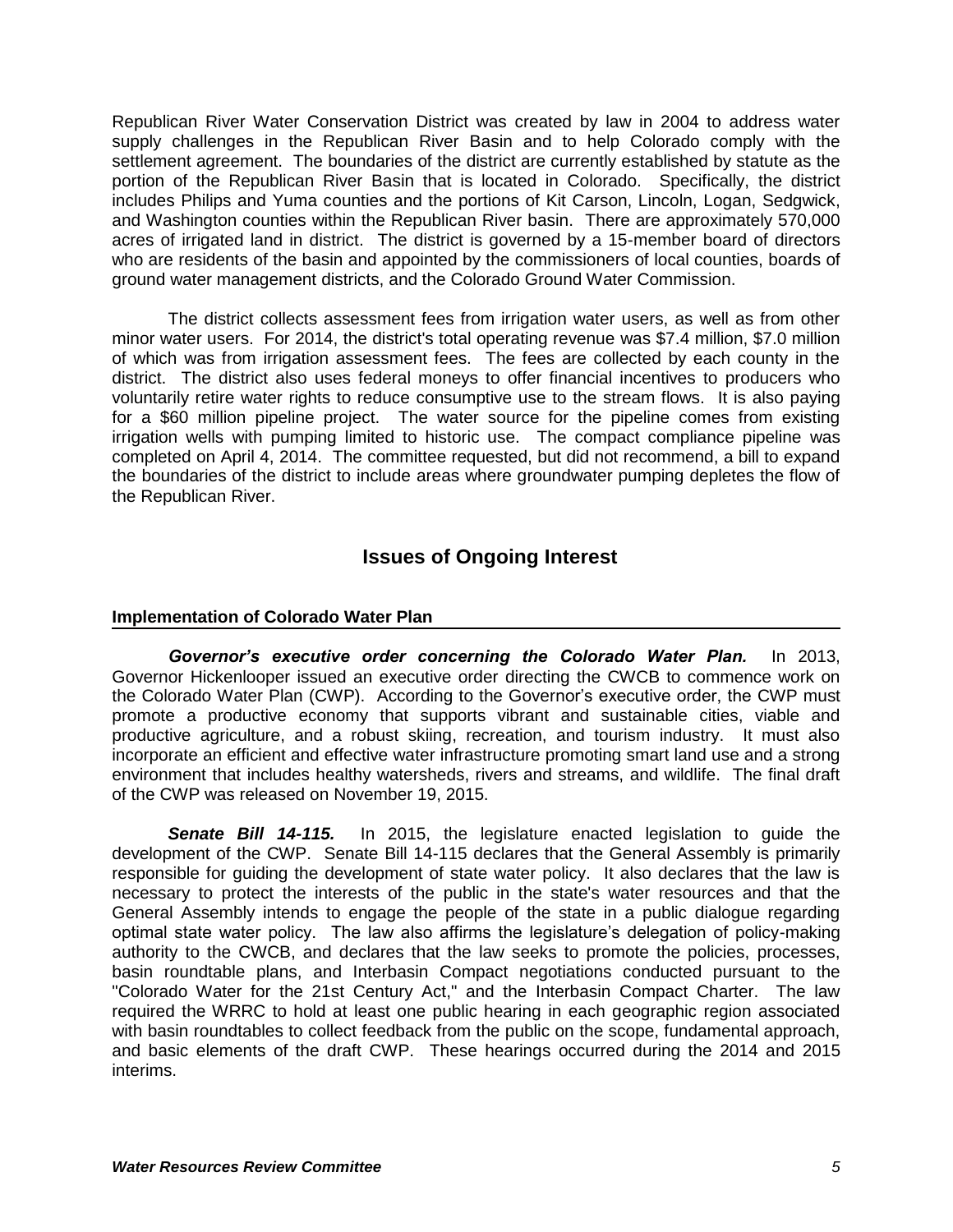*Next steps in the Senate Bill 14-115 process.* Pursuant to SB 14-115, the WRRC may repeat the review process for the CWP, including public meetings in each basin, whenever the CWCB submits a significant amendment to the plan. By November 1 of each year following the submission to the committee of a plan or plan amendment, any member of the General Assembly may request that the WRRC hold one or more hearings to review the plan or plan amendment. No later than November 1, 2017, and every five years thereafter, the committee is also required to prepare a list of specific topics that it deems necessary to be addressed in the plan. The CWCB must provide its recommendations, including suggestions for potential legislation, for the committee's consideration within eight months after receipt of the list of specific topics.

*Implementation of the CWP by the CWCB.* In 2016, the legislature authorized an annual appropriation of \$5.0 million from the CWCB Construction Fund to the CWCB for studies, programs, or projects that implement the CWP. CWCB staff has recommended the following uses for the 2016 appropriation:

- \$1.0 million to support efforts with watershed-level flood and drought planning and response;
- \$0.5 million for grants to provide technical assistance to irrigators for assistance with federal cost-sharing improvement programs;
- \$1.2 million for water forecasting and measuring efforts;
- \$1.3 million to update reuse regulations, as well as to fund a training program for local water providers to better understand AWWA's methodology for water loss control; and
- \$1.0 million to support the Alternative Agricultural Water Transfer Methods Grant Program.

In 2016, the legislature also appropriated \$1.5 million for fiscal year 2016-17 from the CWCB Construction Fund to the CWCB to support watershed health goals outlined in the CWP. According to this law, the CWCB may use these moneys for planning and engineering studies, including implementation measures, to address technical needs for watershed restoration and flood mitigation projects, aquatic habitat protection, flexible operations for multiple uses, restoration work, quantification of environmental flow needs, and monitoring efforts.

The committee received a briefing from the CWCB on how it plans to implement the CWP. The CWCB testified that it developed a plan to create a repayment guarantee fund, bolster the Water Supply Reserve Fund program, and support several education, conservation, reuse, and agricultural viability actions identified in the CWP. At its November 2016 meeting, the CWCB authorized draft legislation to authorize the following transfers from the CWCB Construction Fund:

- a one-time transfer of \$30 million into a repayment quarantee fund;
- a transfer of \$10 million for the Water Supply Reserve Fund for water supply projects;
- a transfer of \$5 million for the Watershed Restoration Program for the development of stream management plans; and
- a transfer of \$10 million for additional non-reimbursable CWCB programming to implement the CWP.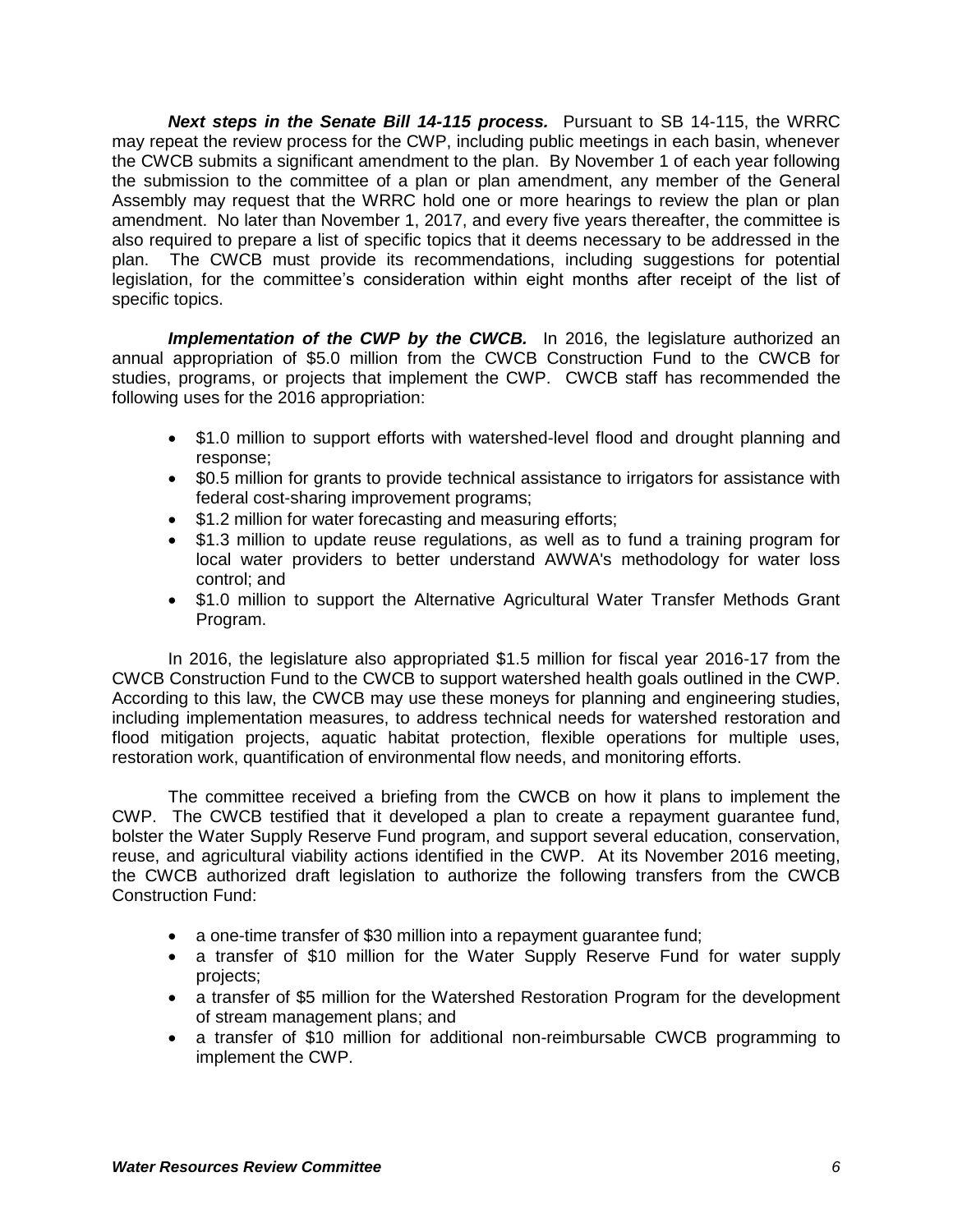#### **Land Use Planning and Water Efficiency**

According to the Governor's executive order, the CWP must incorporate an efficient and effective water infrastructure promoting smart land use. The CWP sets a local land use goal that states, "by 2025, 75 percent of Coloradans will live in communities that have incorporated water-saving actions into land-use planning." The CWCB has pledged to work with the Department of Local Affairs (DOLA), local governments, water providers, local government associations, councils of governments, and homebuilders associations to help reach this goal. The CWP also calls for the encouragement of the use of local development tools, the examination of barriers in state law, the incorporation of land-use practices into water conservation plans, partnerships among water providers and local communities, and funding for land use planning and water efficiency projects.

*Senate Bill 15-008.* Recommended by the WRRC, SB 15-008 directed the CWCB, in consultation with DOLA, to develop and provide free training programs for local government planners regarding best management practices for water demand management, water efficiency, and water conservation. The CWCB must also make recommendations regarding how to better integrate water demand management and conservation planning into land use planning. The committee heard testimony from the CWCB, DOLA, water providers, and other interested organizations about recent efforts aimed at improving the integration of land use planning and water efficiency, as well as the implementation of SB 15-008.In September, October, and November 2016, DOLA, in partnership with the CWCB and the Pace University Land Use Law Center, hosted a series of webinars targeted at Colorado water providers and local government planners regarding the integration of water efficiency into land use planning.

#### **Water Loss Audit Reports**

*American Water Works Association manual.* The American Water Works Association (AWWA) publishes an industry standard manual for calculating and reporting water losses: *Water Audits and Loss Control Programs, Manual M36*. Manual M36 is commonly used by major water utilities in the United States for water loss accounting. AWWA recommends that drinking water suppliers conduct a water loss audit on an annual basis, and has made software available at no charge for reporting water losses. Manual M36 accounts for both real losses and apparent losses. Real losses are defined as physical losses from the distribution system. These losses can inflate a water utility's production costs and stress its systems. Apparent losses are the non-physical losses that occur in utility operations due to customer meter inaccuracies, systematic data handling errors in customer billing systems, and unauthorized consumption. These losses can cost utilities revenue and distort customer data.

*Colorado standards for water loss audit reports.* Current law requires water providers that distribute 2,000 acre feet or more each year (covered entities) to adopt a water use efficiency plan, through which covered entities must consider distribution system leak identification and repair programs, as well as several other potential water saving measures. House Bill 10-1051 created a requirement that the CWCB adopt guidelines, with input from stakeholders, for water providers to report water use and conservation data for water supply planning purposes. Since 2014, covered entities have been required to report water loss data to the CWCB annually. The committee heard testimony from the CWCB and water providers concerning the implementation of HB 10-1051 and current practices for managing water losses. Using the AWWA M36 water loss methodology, the CWCB testified that it trains water providers on water audits and loss control programs through workshops held throughout the state. The CWCB also provides information to assist covered entities in developing their water use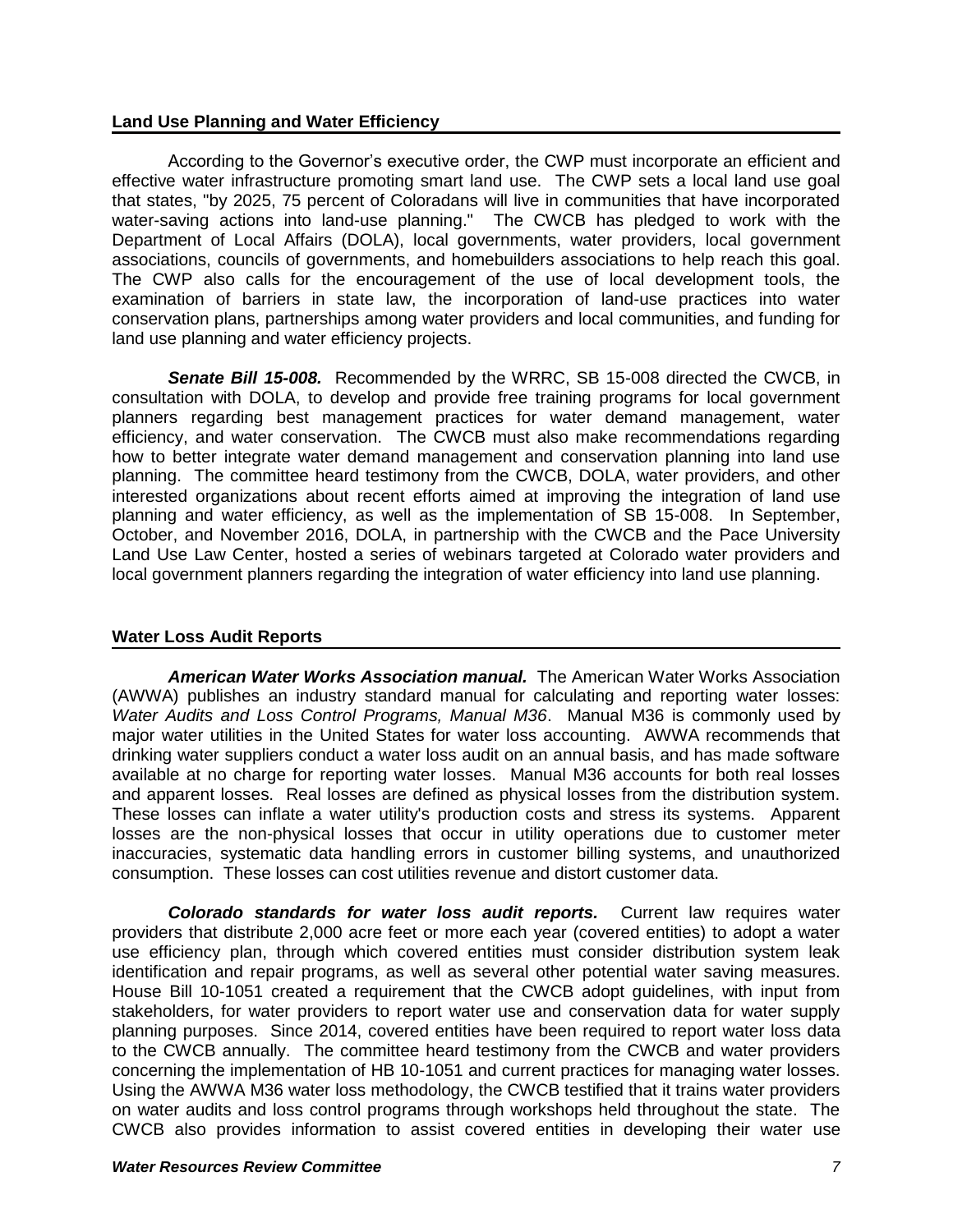efficiency plans. Covered entities often provide the CWCB with an annual water loss audit report that uses methodology from the AWWA Manual M36; however, if this data cannot or is not provided by a covered entity, the CWCB estimates annual water loss on behalf of the covered entity.

*Colorado Water Plan.* Through the development of the CWP, the CWCB found that water loss auditing and metering are foundational water efficiency measures. The CWP states that every water utility should implement such activities. The CWP cites the AWWA M36 water loss methodology as the standard for reliably measuring water flow and properly accounting for water loss. The Statewide Water Supply Initiative, conducted by the CWCB in 2010, estimated that between 39,100 and 70,100 acre-feet of water could be saved in Colorado by 2050 through water loss control measures.

*House Bill 16-1283.* In 2016, the House Agriculture, Livestock, and Natural Resources Committee postponed indefinitely House Bill 16-1283. The bill would have required covered entities to submit a validated water loss audit report to the CWCB on or before June 30, 2018, and on or before June 30 of each year thereafter. The bill also required the CWCB to adopt guidelines for the water loss audit report and to establish a score that a covered entity's water loss audit report should attain. The bill would have also authorized the CWCB to award water efficiency grants to covered entities for validation assistance with the required water loss audit reports and to provide technical training and assistance to guide a covered entity's water loss detection programs.

#### **Rising Groundwater in the South Platte River Basin**

*House Bill 12-1278 study.* In 2012, the General Assembly passed House Bill 12-1278, which directed the Colorado Water Institute at Colorado State University to conduct a study of the South Platte alluvial aquifer and the management of the water system in the South Platte River Basin. As part of this study, the Colorado Water Institute examined localized areas of high groundwater that are occurring in the basin near the communities of Fort Morgan, Gilcrest, Julesburg, and Sterling. The results of the study were reported to the General Assembly on December 31, 2013. The report determined extensive development of recharge ponds and changes in groundwater pumping in the past decade have likely changed local groundwater conditions. The report's recommendations include:

- the mitigation of localized high water table conditions by the State Engineer;
- the development of two pilot projects allowing the State Engineer to track and administer high groundwater zones to lower the water table in the area;
- the establishment of a framework for the voluntary movement of excess water supplies between augmentation plans;
- the development of uniform and transparent reporting standards for augmentation plan accounting;
- the implementation of basin-wide management through the development of a basin-wide groundwater monitoring network; and
- the creation of basin-specific guidelines for the implementation of administrative curtailment orders that reduce waste and facilitate efficient management.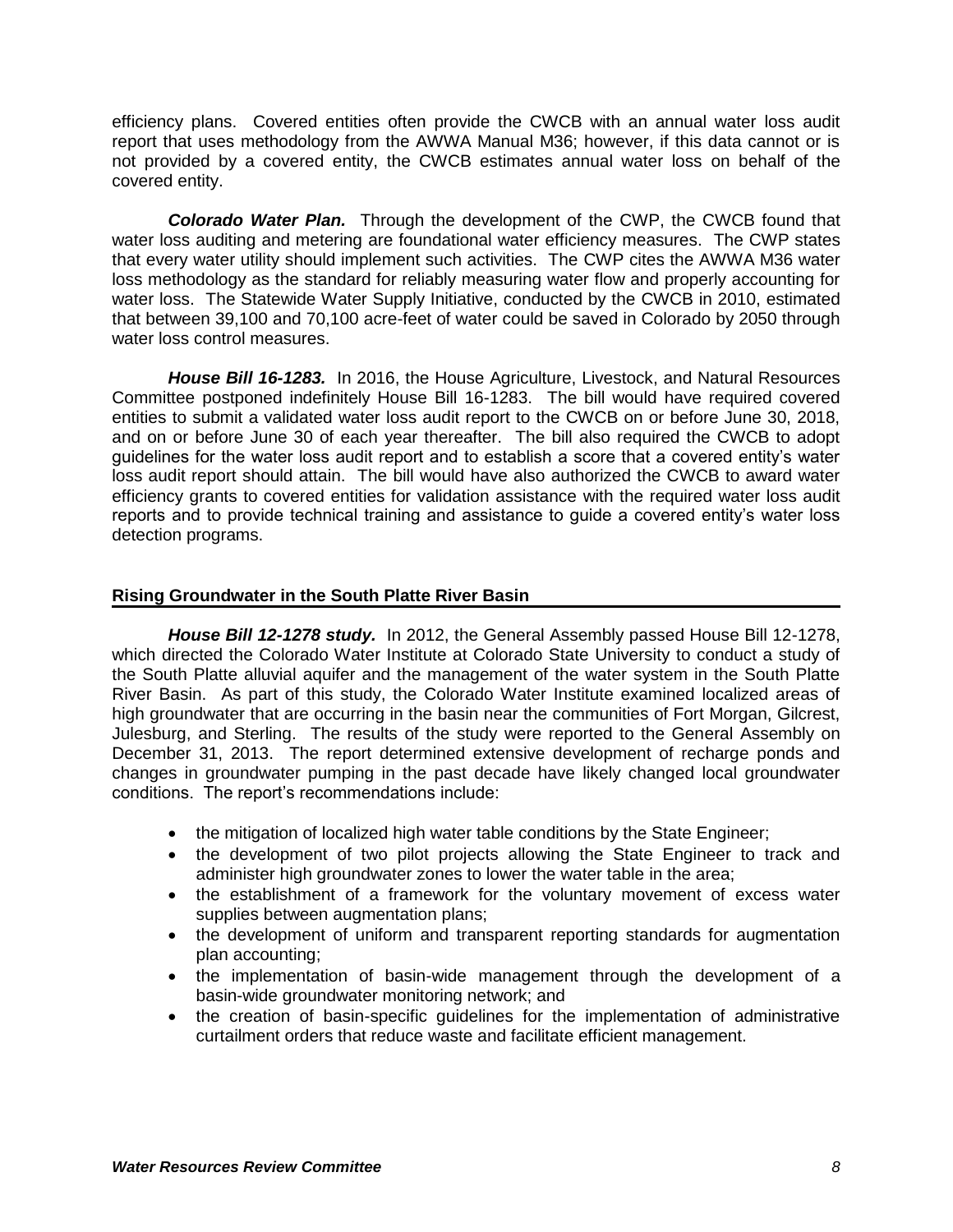*Legislation implementing study recommendations.* In response to the recommendations of the study conducted in accordance with House Bill 12-1278, the General Assembly passed three pieces of legislation – House Bill 15-1013, House Bill 15-1166 and House Bill 15-1178. The committee heard testimony from the Special Policy Advisor to the Governor on Water and a representative of the Groundwater Technical Committee on implementation of these laws. The committee also heard testimony from communities impacted by the rising groundwater. House Bill 15-1013, which was recommended by the Water Resources Review Committee, implemented two recommendations of the HB 12-1278 study report for the mitigation of localized high water table conditions. The bill required the CWCB and the State Engineer to select two pilot projects to test alternative methods of lowering the water table in areas in the basin experiencing damaging high groundwater levels. One of the pilot projects was to be either located near Gilcrest or LaSalle, with the other being located in Sterling. The bill also required the division engineer to analyze potential changes in the groundwater levels downgradient of the proposed recharge structure resulting from its operation. The first pilot project was located in the town of Gilcrest and was funded with grant money in accordance with House Bill 15-1178. The Gilcrest pilot project ended in November of 2016.

House Bill 15-1166 created a basin-wide tributary groundwater monitoring network in the South Platte alluvial aquifer. The State Engineer is tasked with the design and operation of the monitoring network, which consists of:

- wells in the existing DWR monitoring network with the addition of up to 20 data loggers to collect data and up to 10 new wells to fill data gaps identified by the South Platte Basin Roundtable;
- wells that are part of an independent monitoring network owned by qualified parties other than DNR; and
- wells owned by a state agency, water conservancy district, special district, county, municipality or other unit of state or local government.

The law directed the State Engineer, in consultation with the CWCB and the public, to develop and publish one or more protocols for groundwater level data measurement, data collection, and data entry. To date, 25 wells have been added to the network, and equipment used for data collection has been purchased for each of the wells.

House Bill 15-1178 created the Emergency Dewatering Grant Program and directs the CWCB, in collaboration with the State Engineer, to develop criteria and guidelines and the accompanying real-time collection for the program. As part of the program, the CWCB and State Engineer award grants for emergency pumping of wells permitted for dewatering within or near Gilcrest and Sterling. The CWCB was directed to seek input from the South Platte Basin Roundtable on the general costs associated with dewatering and the infrastructure needed to implement the dewatering program. As part of this program, four grants have been distributed to provide funding for several projects. In the town of Gilcrest, grant money funded the School Well Dewatering System and the Dewatering and Conveyance Improvement Study, which was completed in October 2016. Grant funding was also awarded to the dewatering pilot project in the town of Gilcrest and to help fund the Pawnee Ridge Dewatering System.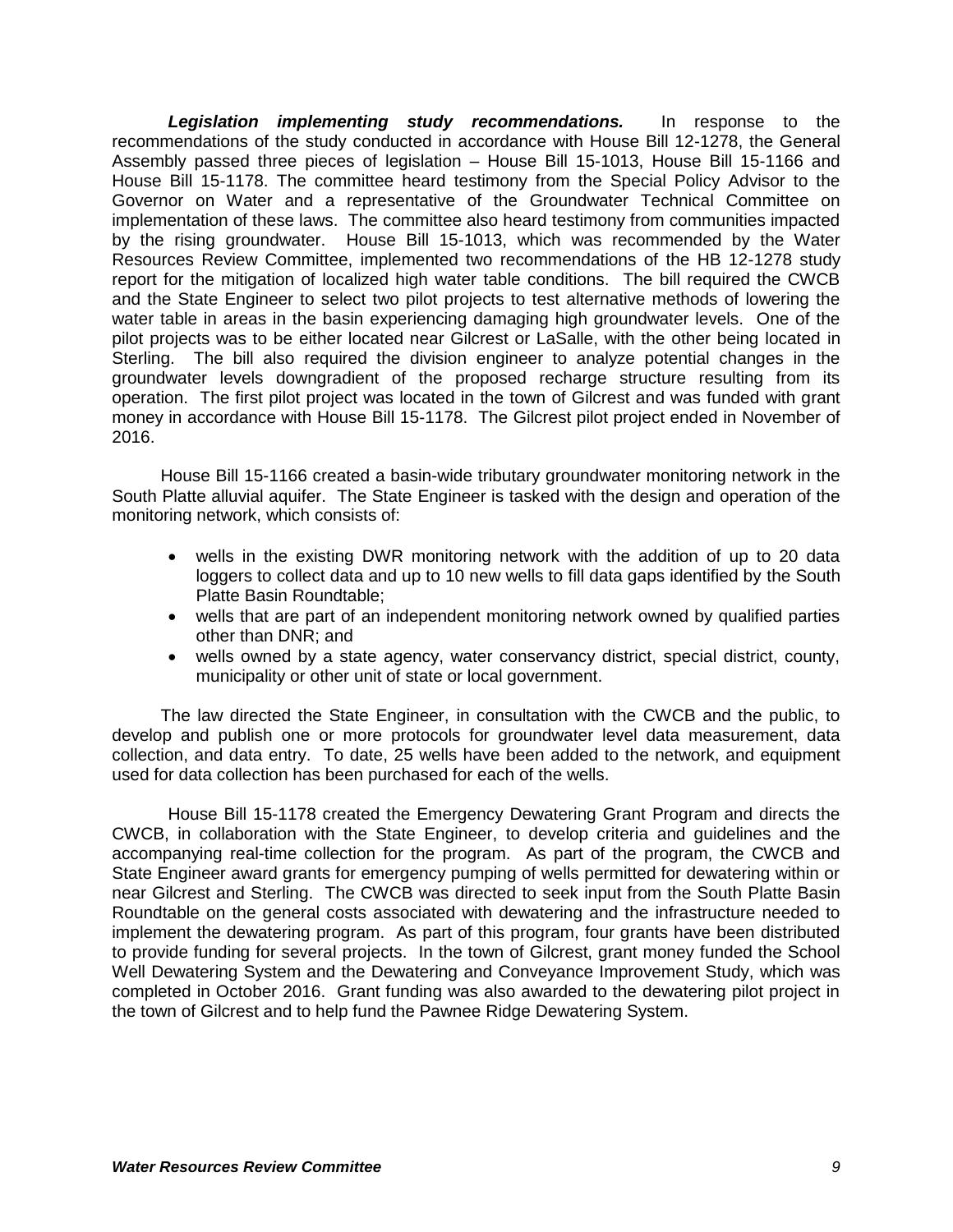#### **Compact Water Banking**

According to the CWP, a water bank is a type of alternative transfer method that acts as an intermediary or broker based on water supply arrangements with owners of certain water rights. A water bank could potentially help the state avoid or endure a curtailment under an interstate water compact. For example, under a water bank arrangement, irrigators could be paid to reduce consumptive use, which could trigger the fallowing of agricultural lands or deficit irrigation practices on a temporary basis. The saved water could then be "banked" in a reservoir for later release into the system to help meet requirements of an interstate water compact. This type of approach is currently being investigated in the Colorado River basin.

The committee heard testimony about a proposed Colorado River water bank. The Colorado River Water Bank Working Group consists of the Colorado River Water Conservation District, the Southwest Water Conservation District, the Front Range Water Council, the Nature Conservancy, the CWCB, and other interested parties. According to the CWP, a Colorado River water bank could operate as a demand-management component of the state's contingency plan to prevent reservoirs from dropping below critical levels. In the long term, it could also help prevent shortages under the Colorado River Compact and assist Colorado River water users during water shortages. Recent studies have examined several scenarios that estimate annual usage and the number of irrigators willing to participate in a water bank in the Colorado River basin. The CWCB continues to study the feasibility of water banks.

#### **Alternatives to Agricultural Water Rights Transfers**

*Impacts of agricultural water transfers.* A water right is a property interest that may be sold or transferred, provided that no other water right is injured and the transfer is approved by the division water court. Currently, most of Colorado's water is used for agriculture. Agricultural water rights are also some of the most senior rights in Colorado. Large tracts of agricultural lands have been taken out of production to provide water to Colorado's growing municipalities, especially in the lower Arkansas River basin and the South Platte Basin. Permanently transferring a water right from a farm to a municipality may adversely affect local agricultural economies. Farms that have sold their water rights typically pay less property tax, employ fewer persons, and no longer purchase agricultural supplies from local businesses. The Statewide Water Supply Initiative estimates that by 2050, Colorado may lose 500,000 to 700,000 acres of currently irrigated farmland to meet municipal growth demands. The committee conducted a two-day tour of the Arkansas Basin. It visited water diversion and storage projects in the basin, as well as a project sponsored by the City of Aurora, called the Arkansas Valley Range Project, that is restoring over 20,000 acres of lands affected by agricultural water rights that were transferred to the city.

*Implementation of House Bill 13-1248.* As part of its Arkansas Basin tour, the committee also met with representatives of the Lower Arkansas Valley Water Conservancy District to learn about the Catlin Fallowing-Leasing Pilot Project that implements House Bill 13-1248. Specifically, HB 13-1248 authorizes the CWCB to administer a pilot program to test the efficacy of fallowing-leasing as an alternative to permanent agricultural dry-up. The pilot program may consist of the selection of up to ten separate pilot projects, each lasting up to ten years in duration, to test the practice of fallowing irrigated agricultural land and leasing the associated water rights for temporary municipal use. The district provided an economic and engineering analysis of the Lower Arkansas Valley Super Ditch Company, also known as the "Super Ditch." The Super Ditch enables irrigators under a group of ditch companies to collectively lease agricultural water for other uses, including municipal use. The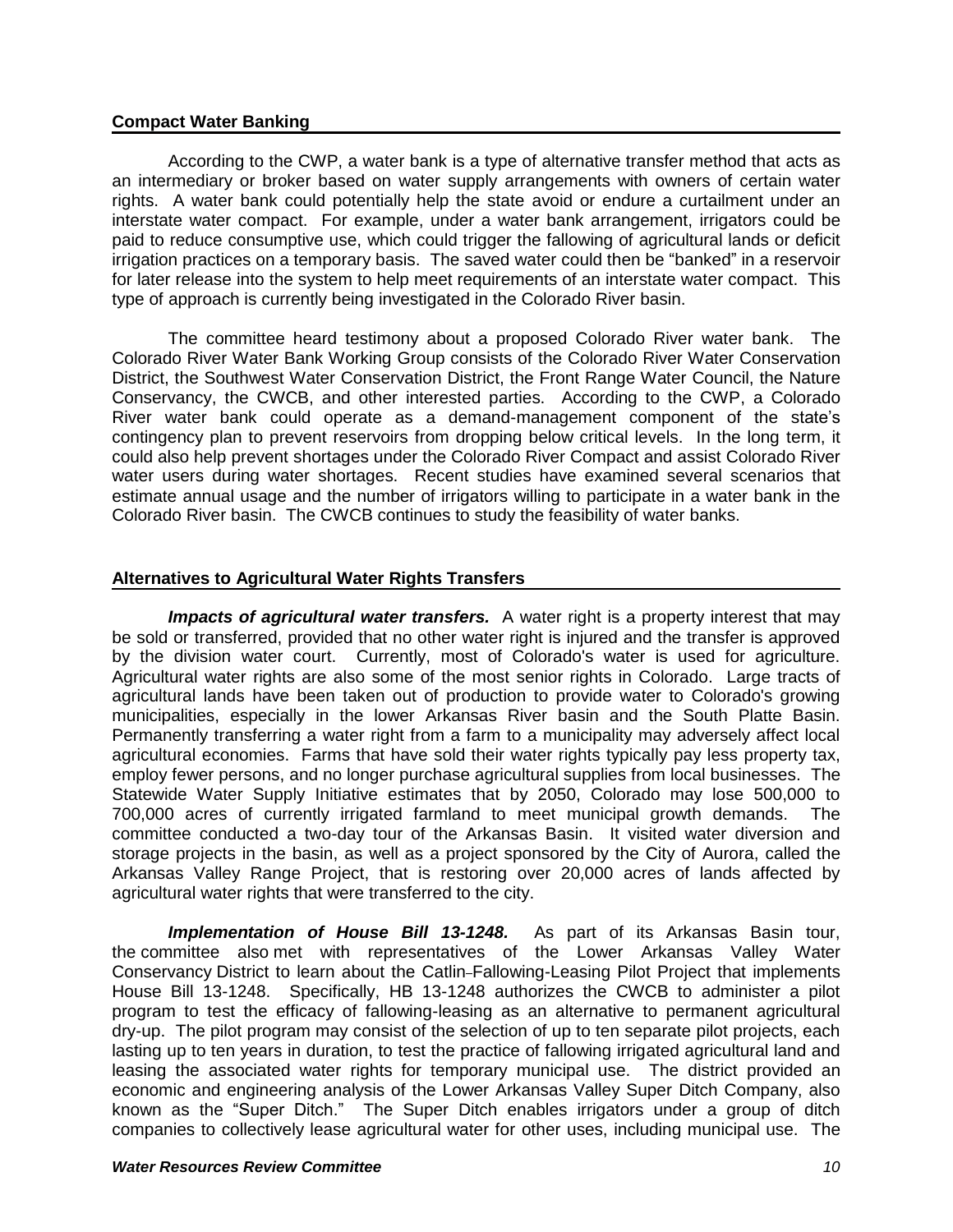Super Ditch acts as a negotiating entity for irrigators that are interested in leasing water for temporary use by cities, towns, water districts, and other users. Under this program, the farmers retain ownership of their water, keeping farms in operation for agricultural sustainability. The Catlin Fallowing-Leasing Pilot Project was authorized by the CWCB in 2014. It involves 6 farms that receive water from the Catlin Canal, totaling 902 acres. The project is allowed to fallow up to 30 percent of these lands and deliver up to 500 acre-feet of water per year to three municipalities: Fowler, Fountain, and Security.

#### **Groundwater Management in the Rio Grande Basin**

*Implementation of Senate Bill 04-222.* The committee conducted a half-day tour of the basin and held a public meeting to learn about water management issues in the Rio Grande Basin, including the implementation of Senate Bill 04-222, which is intended to help address depleted groundwater resources. Senate Bill 04-222 requires the State Engineer to manage the use of groundwater consistent with the prevention of material injury to senior surface water rights in the basin. It also requires the State Engineer to maintain a sustainable groundwater supply and preserve the state's ability to comply with the Rio Grande Compact. In response to the 2004 law, the State Engineer and the Division of Water Resources developed a groundwater model to assess the impact of groundwater pumping on senior water rights and to help administer water rights in the Rio Grande Basin. They also drafted rules to regulate groundwater withdrawals in the basin and identified alternative methods to protect senior water rights from the impacts of groundwater pumping, including augmentation plans to offset pumping depletions, participation in subdistricts of the Rio Grande Water Conservation District, substitute water supply plans, and ceasing groundwater pumping altogether.

At the committee's public hearing in Alamosa, the General Manager of the Rio Grande Water Conservation District discussed the formation of subdistricts of the RGWCD and identified measures to stabilize groundwater levels in the subdistricts, including retirement of irrigated acres and groundwater recharge. Subdistrict No. 1 was formed in 2006 and Subdistrict No. 2 was formed in 2016. Currently, Subdistrict No. 1 is the only subdistrict in the San Luis Valley that is operating under an approved groundwater management plan and annual replacement plan that is remedying injurious stream depletions. Several other subdistricts are in the process of being formed to help manage groundwater resources in the basin.

#### **Lead in Drinking Water Systems**

Lead, a naturally occurring metal, can be found in all parts of the environment and is used in a wide variety of products found in and around the home. Drinking water is the most common source of lead, but lead-based paint, certain home remedies, duster oils, and plumbing can also result in lead exposure. Excess lead exposure is related to developmental problems in young children but can also result in more long-term health problems for adults. Lead most often enters drinking water through corrosion inside water service lines and household plumbing materials. Service lines are the pipes that connect a water system's main distribution pipe in the street to individual household plumbing. The most common problem is with brass or chrome-plated brass faucets and fixtures with lead solder from which significant amounts of lead can enter into water, especially hot water. Homes built before 1986 are more likely to have lead pipes, fixtures, and solder. The committee heard testimony from representatives from the Environmental Protection Agency (EPA) and the Colorado Department of Public Health and Environment regarding lead in drinking water, the Safe Drinking Water Act (SDWA), and the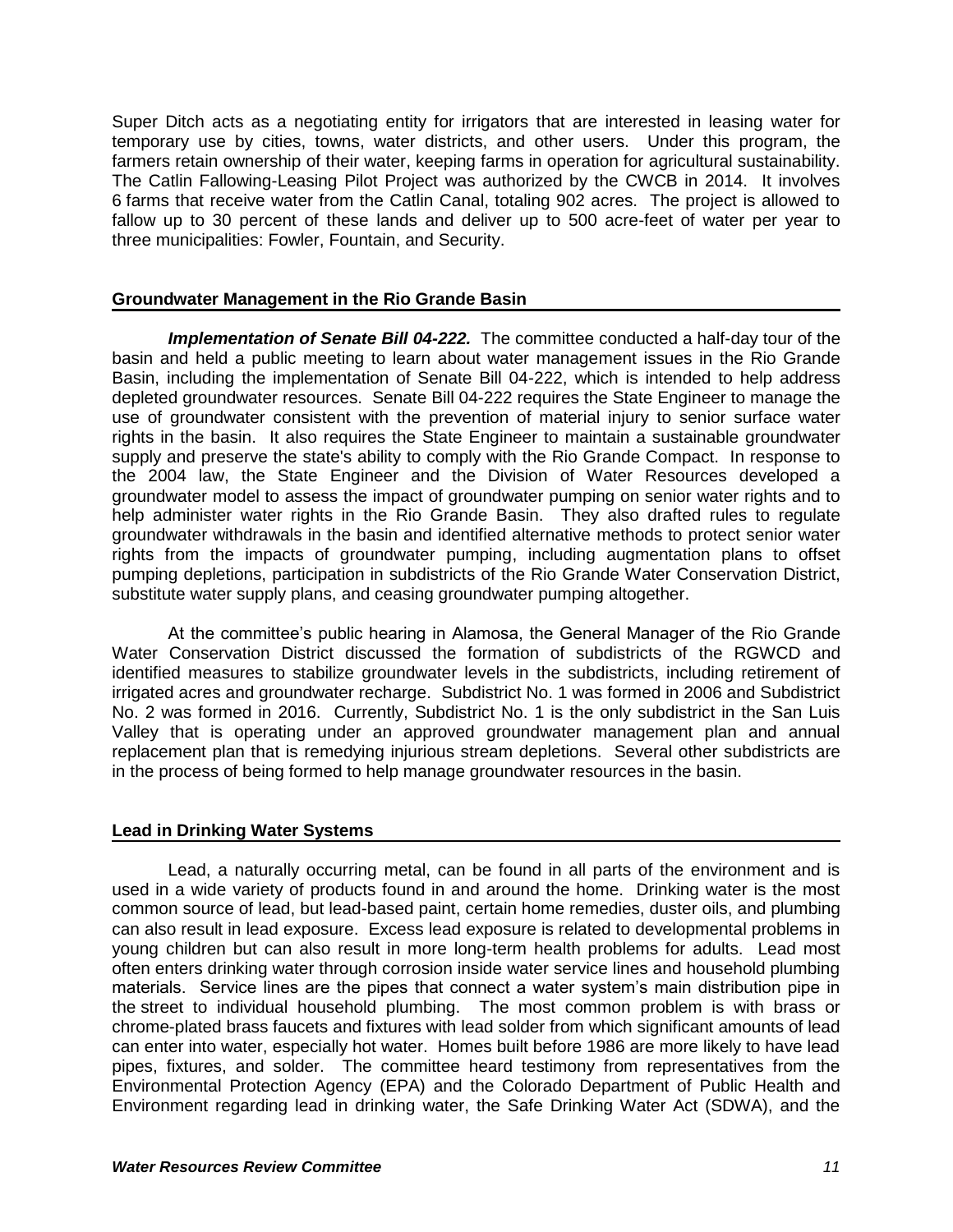Lead and Copper Rule (rule), which addresses the level of lead and copper in public drinking water systems. In Colorado, the WQCC and the Water Quality Control Division are responsible for implementing the SDWA.

*The Safe Drinking Water Act.* The SDWA was originally passed by Congress in 1974 to protect public drinking water supply. The law was amended in 1986 and 1996 and requires many actions to protect drinking water and its sources, such as rivers, lakes, reservoirs, springs, and groundwater wells. The law does not regulate private wells which serve fewer than 25 people. The SDWA authorizes the EPA to set national health-based standards for drinking water to protect both naturally occurring and man-made contaminants that may be found in drinking water. Originally, SDWA focused primarily on treatment as the means of providing safe drinking water. Amendments made in 1996 greatly enhanced the existing law by recognizing source water protection, operator training, funding for water system improvements, and public information as components of safe drinking water. The SDWA applies to most public water systems in the country. The responsibility of ensuring safe drinking water is delegated to the EPA, states, Native American tribes, water providers, and the public, depending on jurisdiction.

The SDWA specifies the maximum allowable lead content to be 0.25 percent for pipes, plumbing, and fixtures, calculated as a weighted average, or 0.2 percent for solder and flux. In order to address the corrosion of lead and copper into drinking water, the EPA issued the rule under the authority of the SDWA in 1991. The rule has been revised several times and requires public systems to monitor drinking water at customer taps. If lead concentrations exceed a certain amount in more than 10 percent of customer taps sampled, the system must take action to control corrosion. If a certain concentration level is exceeded, the water system must also inform the public about steps they should take to protect their health. Additionally, that water system must take additional actions to control corrosion. Schools or day care centers that receive water directly from a city or other public water system and do not have their own sources are not directly regulated under the rule. However, according to the EPA, it is actively advocating to amend the rule in order to include public schools and day care centers.

#### **Effect of Conservation and Efficiency on a Water Right**

Some water users are concerned about decreasing the value of their water right by reducing diversions through conservation or efficiency measures. The committee received a briefing from Colorado State University's Colorado Water Institute and the DWR about efforts to help irrigators increase water use efficiency and inform them about provisions in current law that protect water rights from being diminished as a result of implementing certain conservation or efficiency practices.

Under Colorado water law, a water right is created by applying unappropriated water to a legally recognized beneficial use, such as irrigation. Beneficial use is defined in statute as "the use of that amount of water that is reasonable and appropriate under reasonably efficient practices to accomplish without waste the purpose for which the appropriation is lawfully made." Most beneficial water uses are consumptive. For example, agricultural beneficial use consumes a portion of the water that is diverted from a stream through plant uptake, evaporation, and other mechanisms. Depending upon the type of crop, soil condition, and irrigation method, agricultural consumptive use ranges between 20 to 85 percent of the water diverted from a stream. In general, water diversions that are not consumed through beneficial use must be allowed to return to the stream system for use by others.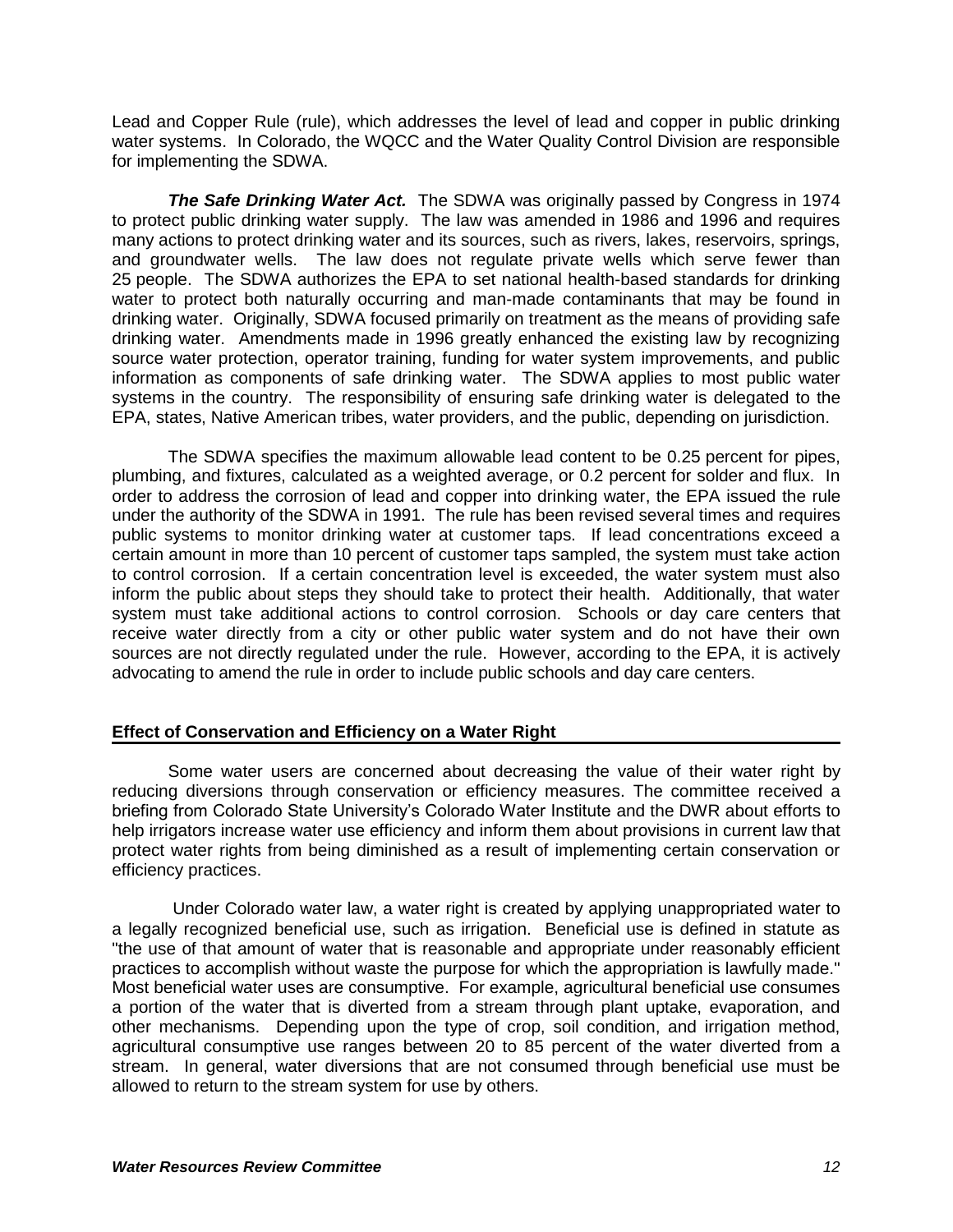*Historical consumptive use and abandonment.* The amount of water consumed over a certain time period, called historical consumptive use, is the measure and limit of a water right. Historical consumptive use determines the amount of a water right that may be sold or transferred to another user through a water rights change case. A water right owner may lose his or her right if the owner stops diverting water for ten consecutive years through a water court proceeding called abandonment. Abandonment of a water right is defined in statute as "the termination of a water right in whole or in part as a result of the intent of the owner thereof to discontinue permanently the use of all or part of the water available thereunder." This limitation is commonly known as "use it or lose it."

The General Assembly has enacted several laws since 2005 that create exceptions to this limitation for water rights that reduce diversions through conservation or to loan their water right to the CWCB for instream flow use. In 2005, the General Assembly authorized water right owners to protect their water right from abandonment if they cease using the water right as a result of certain water conservation measures or other activities. Specifically, the law states that no intent to discontinue permanent use may be found for the duration that the land on which the water right has been historically applied is enrolled under a federal land conservation program; or the nonuse of a water right by its owner is a result of participation in:

- a water conservation program approved by a state agency, water conservation district, or water conservancy district;
- a water conservation program established through formal written action or ordinance by a municipality or its municipal water supplier;
- an approved land fallowing program as provided by law in order to conserve water; and
- a water banking program as provided by law.

A law enacted in 2013 extended the abandonment protections for a water right to water rights involved in a water right change case. Specifically, this law declares that decreasing water consumption by appropriators who participate in government-sponsored water conservation programs promotes the maximum utilization of Colorado's water resources and is in the public interest. The law directs a water judge to disregard the decrease in use of water in the determination of historical consumptive use in a change of water right case if the water right has been historically applied to land that is enrolled under a federal land conservation program; or the nonuse or decrease in use of the water from the water right by its owner for a maximum of five years in any consecutive ten-year period is the result of participation in the same conservation, fallowing, and water bank programs specified in the 2005 law.

The 2013 law applies to water users in Water Division 4 (Gunnison River Basin), Water Division 5 (Colorado River Basin), and Water Division 6 (Yampa, White, Green, and North Platte River Basins).

*Conservation of designated groundwater.* Large amounts of groundwater in Colorado's eastern plains are essentially nonrenewable and isolated from surface streams. Wells are the primary source of water in this area. To administer these wells, current law allows the formation of designated groundwater basins that are regulated according to a modified doctrine of prior appropriation. Groundwater basins are designated by the 12-member Ground Water Commission. A law passed in 2013 specifies that once the State Engineer issues a final permit for the withdrawal of designated groundwater, a reduction in the amount of water used pursuant to the permit due to the conservation of water is not grounds to reduce the maximum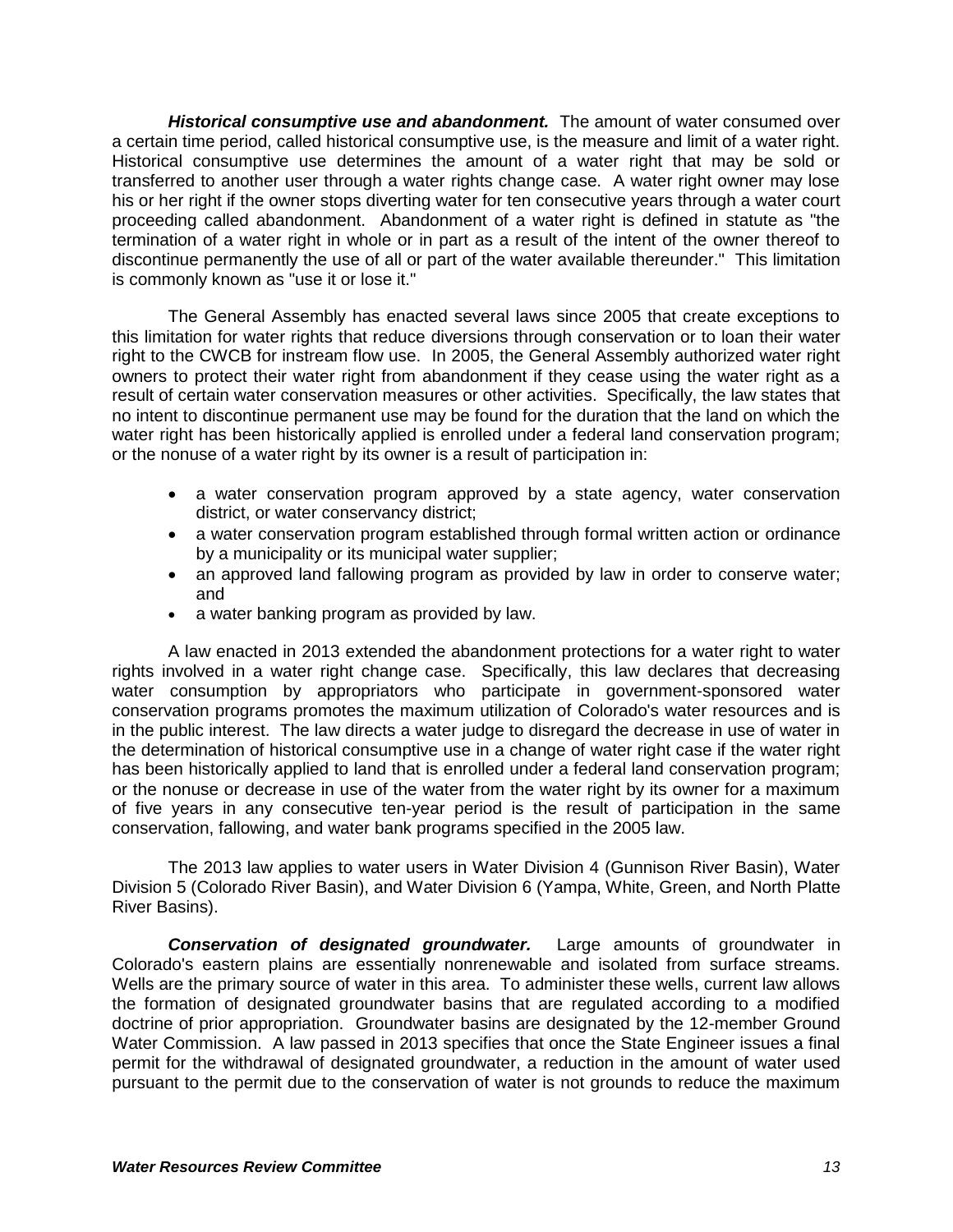annual volume of the appropriation, the maximum pumping rate, or the maximum number of acres that have been irrigated. This law was recommended by the Water Resources Review Committee during the 2012 interim.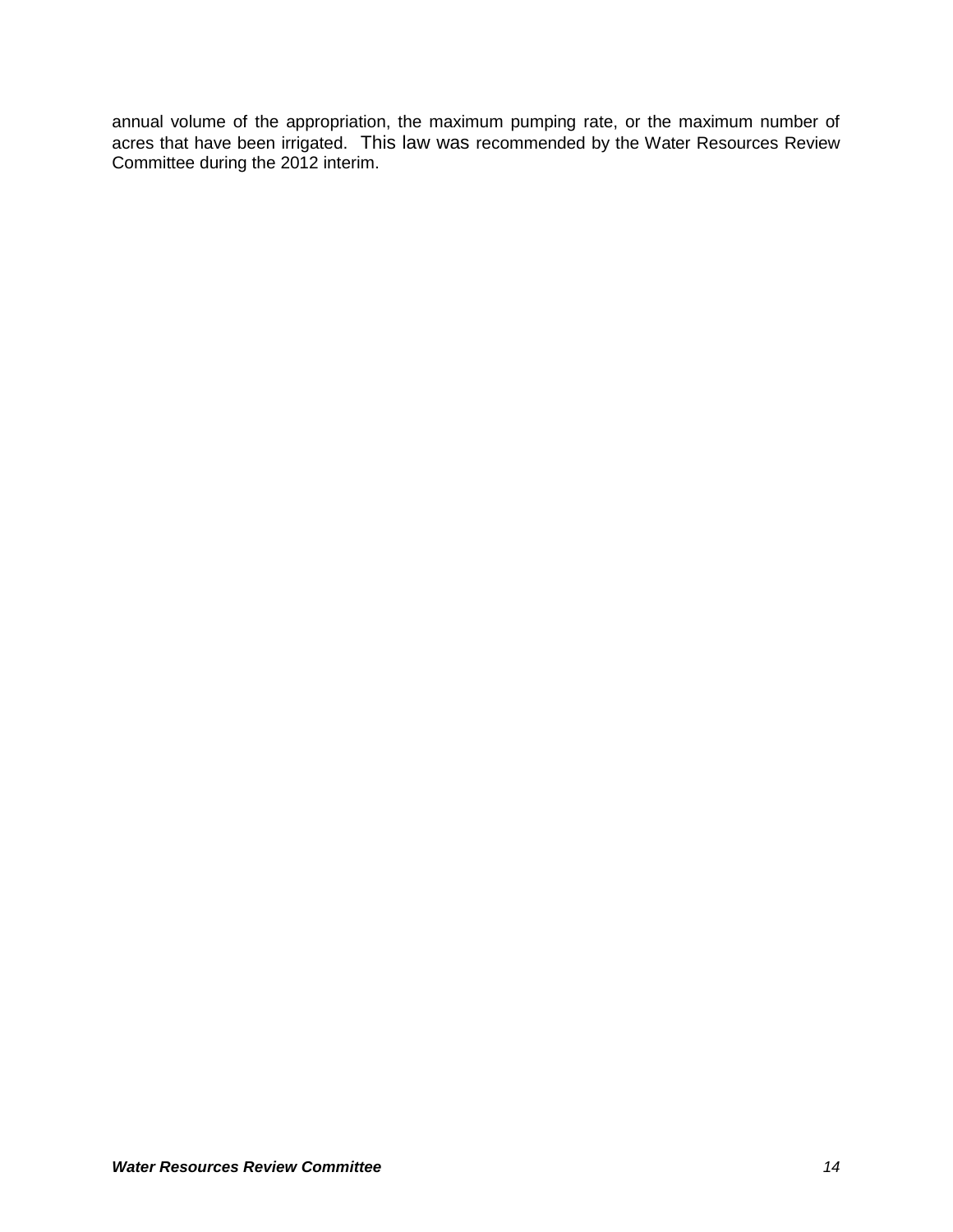## **Summary of Recommendations**

As a result of the committee's activities, four bills and one resolution were recommended to the Legislative Council for consideration in the 2017 session. At its meeting on October 14, 2016, the Legislative Council approved all five of the WRRC's legislative recommendations for introduction.

#### **Bill A — CWCB Grants Loans Dredge South Platte Basin Reservoirs**

Bill A appropriates \$5.0 million for FY 2017-18 from the Colorado Water Conservation Board Construction Fund for loans and grants for dredging reservoirs located in the South Platte River Basin.

#### **Bill B — Update 1921 Irrigation District Act**

Bill B updates the 1921 Irrigation District Act and addresses: compensation for board members and election judges; use of surplus water; how irrigation district assessments are to be collected and held; the bonding requirement for district board members; and election procedures and procedures for selling surplus property. The bill also increases from \$20,000 to \$500,000, the amount of a contract or an eminent domain proceeding that requires voter ratification in a district election.

#### **Bill C — Graywater Regulation Exemption for Scientific Research**

Bill C authorizes the use of graywater for scientific research involving human subjects and sets minimum requirements for conducting such research.

#### **Bill D — State Engineer Statutes Cleanup**

Bill D updates statutes related to the State Engineer and the Division of Water Resources. In addition to removing obsolete provisions and modernizing language, this bill removes bonding requirements for certain division staff; expands the allowable sources of grant funding for division activities; directs the division to replace existing monitoring technologies if more cost-effective technologies emerge; eliminates some statutorily defined fee amounts; and makes several other changes to existing law.

#### **Joint Resolution A — Funding Prevent Aquatic Nuisance Species**

Joint Resolution A urges the U.S. Bureau of Reclamation, the U.S. Army Corps of Engineers, and the U.S. Forest Service to provide funding to Colorado Parks and Wildlife for implementation of the state's Zebra and Quagga Mussel Management Plan.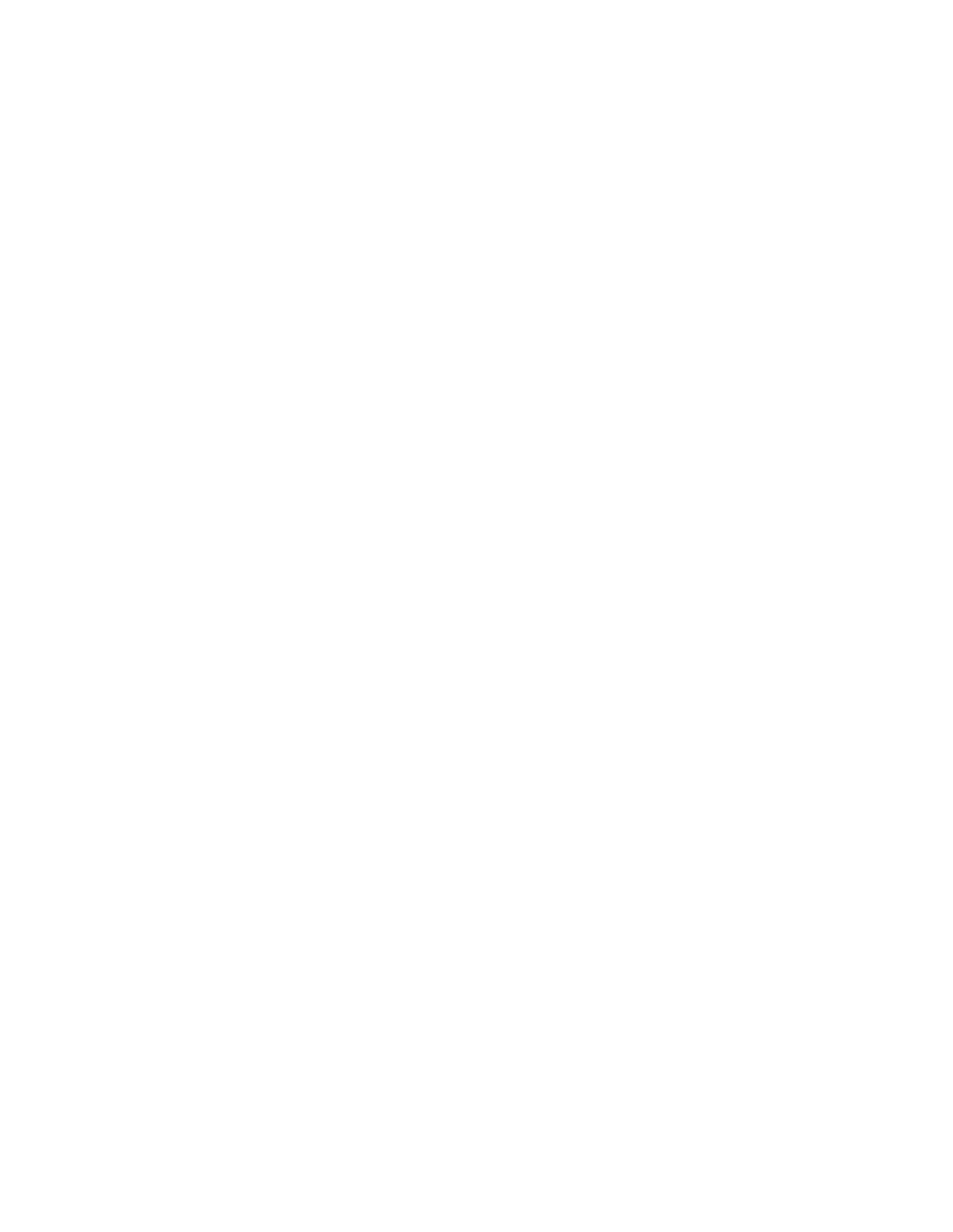## **Resource Materials**

Meeting summaries are prepared for each meeting of the committee and contain all handouts provided to the committee. The summaries of meetings and attachments are available at the Division of Archives, 1313 Sherman Street, Denver (303-866-2055). The listing below contains the dates of committee meetings and the topics discussed at those meetings. Meeting summaries are also available on our website at:

*https://www.colorado.gov/pacific/cga-legislativecouncil/interim-committees*

#### **Meeting Dates and Topics Discussed**

July 12, 2016 - Meeting in Alamosa, Colorado

- Overview of the Rio Grande basin
- Agriculture and subdistricts of the Rio Grande Water Conservation District
- Water education in the Rio Grande Basin
- Forest plan revision, wild and scenic rivers, wilderness areas, federal reserved water rights, and watershed health
- ◆ Recreation in the Rio Grande Basin
- ◆ Public testimony

August 2, 2016 – Meeting in Grand Junction, Colorado

- Colorado River Basin Roundtable review of priorities, action plan, and progress report
- Stream flow management planning
- Colorado River Compact compliance, system conservation, and compact water banking
- Aquatic nuisance species
- **Tamarisk removal and revegetation**
- ◆ Public testimony

August 16, 2016 – Meeting in Denver, Colorado

- Water well permit fees and well inspection program
- How diversion and beneficial use of water affect the value and measure of a water right
- Potential expansion of the Republican River Water Conservation District
- Graywater use for research
- South Platte River restoration and flood control feasibility study
- Water loss audit report performance standards
- ◆ Potential updates to the 1921 Irrigation District Act
- Potential clean-up of Division of Water Resources statutes
- ◆ Requests for draft committee legislation